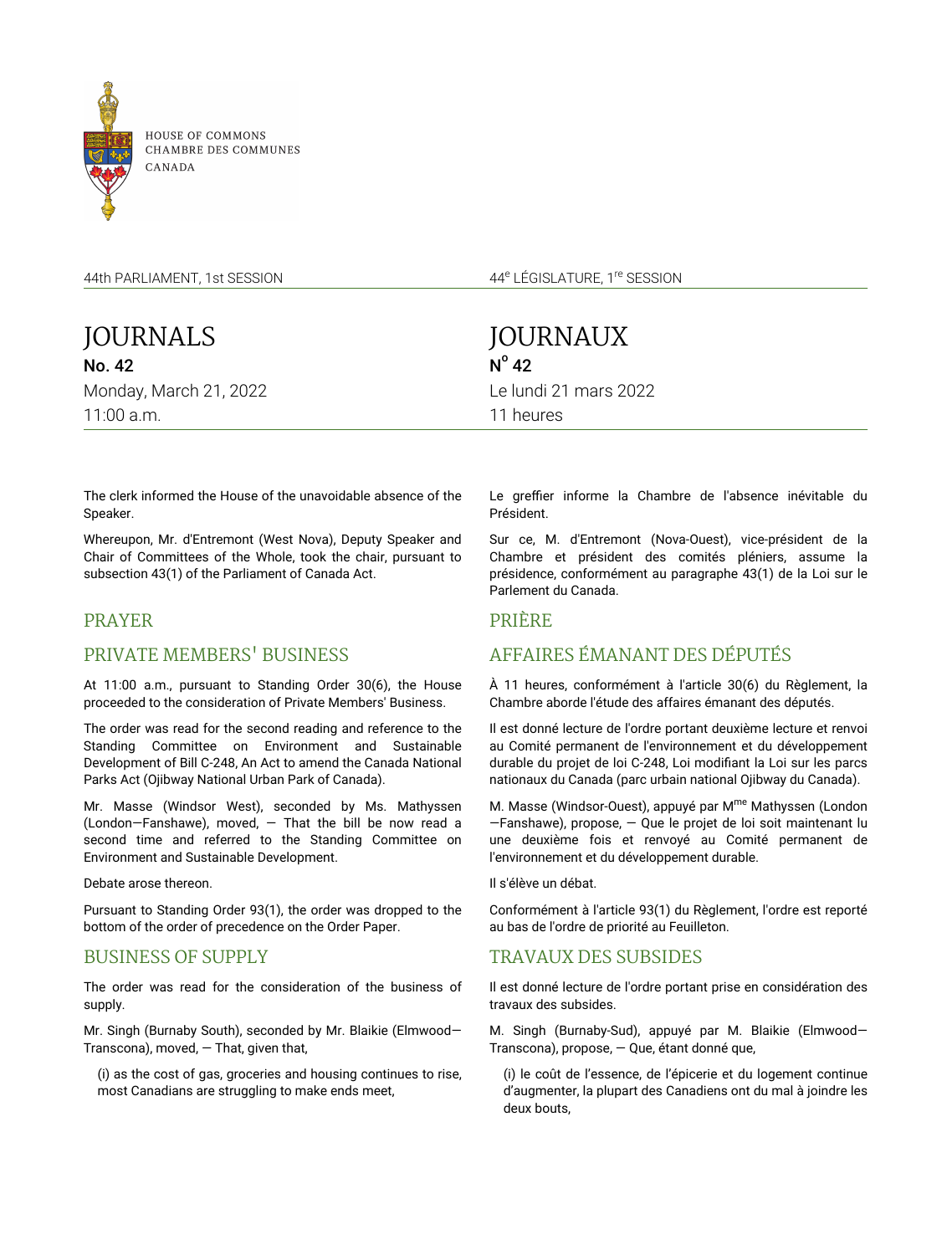(ii) at the same time, wealth inequality is reaching a level not seen in generations as the super-rich continue to protect their wealth through a financial system with very little transparency,

(iii) over the course of the pandemic, large corporations in certain industries have made record profits, including big banks, oil companies and big-box stores,

(iv) the 2021 Liberal platform included a commitment to implement a 3% surtax on banks and insurers, as well as a publicly accessible beneficial ownership registry,

the House call upon the government to include in its next budget:

(a) its proposed 3% surtax on banks and insurance companies on profit over \$1 billion, which should be expanded to profitable big oil companies and big-box stores;

(b) a plan to re-invest the billions of dollars recouped from these measures to help Canadians with the cost-of-living crisis; and

(c) a publicly accessible beneficial ownership registry.

Debate arose thereon.

### STATEMENTS BY MEMBERS

Pursuant to Standing Order 31, members made statements.

## ORAL QUESTIONS

Pursuant to Standing Order 30(5), the House proceeded to Oral Questions.

## DEFERRED RECORDED DIVISIONS

### Business of Supply

Pursuant to order made Thursday, November 25, 2021, the House proceeded to the taking of the deferred recorded division on the motion of Mr. Chong (Wellington—Halton Hills), seconded by Mr. McLean (Calgary Centre), — That the House:

(a) condemn President Vladimir Putin and the Russian Federation for their unprovoked, illegal attack and invasion of Ukraine;

(b) stand with Ukraine, the people of Ukraine and Canadians in the Ukrainian community; and

(c) call on the Government of Canada to undertake measures to ensure new natural gas pipelines can be approved and built to Atlantic tidewater, recognizing energy as vital to Canadian and European defence and security, allowing Canadian natural gas to displace Russian natural gas in Europe, and being consistent with environmental goals in the transition to nonemitting sources of energy.

The question was put on the motion and it was negatived on the following division:

(ii) parallèlement, les écarts de richesse atteignent un niveau sans précédent depuis des générations, alors que les superriches continuent de protéger leur richesse grâce au système financier, avec très peu de transparence,

(iii) pendant la pandémie, des grandes entreprises dans certaines industries ont enregistré des profits record, y compris les grandes banques, les pétrolières et les magasins à grande surface,

(iv) la plateforme libérale de 2021 promettait d'instaurer une surtaxe de 3 % ciblant les banques et les compagnies d'assurance, de même qu'un registre de propriété effective accessible publiquement,

la Chambre demande au gouvernement d'inclure dans son prochain budget :

a) la surtaxe proposée de 3 % ciblant les banques et les compagnies d'assurance sur les profits excédant un milliard de dollars, qui devrait être élargie afin de cibler également les grandes pétrolières et les magasins à grande surface;

b) un plan pour réinvestir les milliards de dollars tirés de ces mesures afin d'aider les Canadiens à faire face à la crise du coût de la vie;

c) un registre de propriété effective accessible publiquement.

Il s'élève un débat.

## DÉCLARATIONS DE DÉPUTÉS

Conformément à l'article 31 du Règlement, des députés font des déclarations.

## QUESTIONS ORALES

Conformément à l'article 30(5) du Règlement, la Chambre procède à la période de questions orales.

## VOTES PAR APPEL NOMINAL DIFFÉRÉS

### Travaux des subsides

Conformément à l'ordre adopté le jeudi 25 novembre 2021, la Chambre procède au vote par appel nominal différé sur la motion de M. Chong (Wellington—Halton Hills), appuyé par M. McLean (Calgary-Centre), — Que la Chambre :

a) condamne le président Vladimir Poutine et la Fédération de Russie pour avoir attaqué et envahi l'Ukraine illégalement et sans provocation;

b) se dise solidaire de l'Ukraine, du peuple ukrainien et des Canadiens d'origine ukrainienne;

c) demande au gouvernement du Canada, dans le but que le gaz naturel canadien remplace le gaz naturel russe en Europe et conformément aux objectifs environnementaux de transition vers des sources énergétiques ne produisant pas de gaz à effet de serre, de faire le nécessaire pour que soient autorisés et construits de nouveaux gazoducs se rendant jusqu'à l'Atlantique, dans la mesure où l'énergie est absolument nécessaire à la défense et à la sécurité du Canada et de l'Europe.

La motion, mise aux voix, est rejetée par le vote suivant :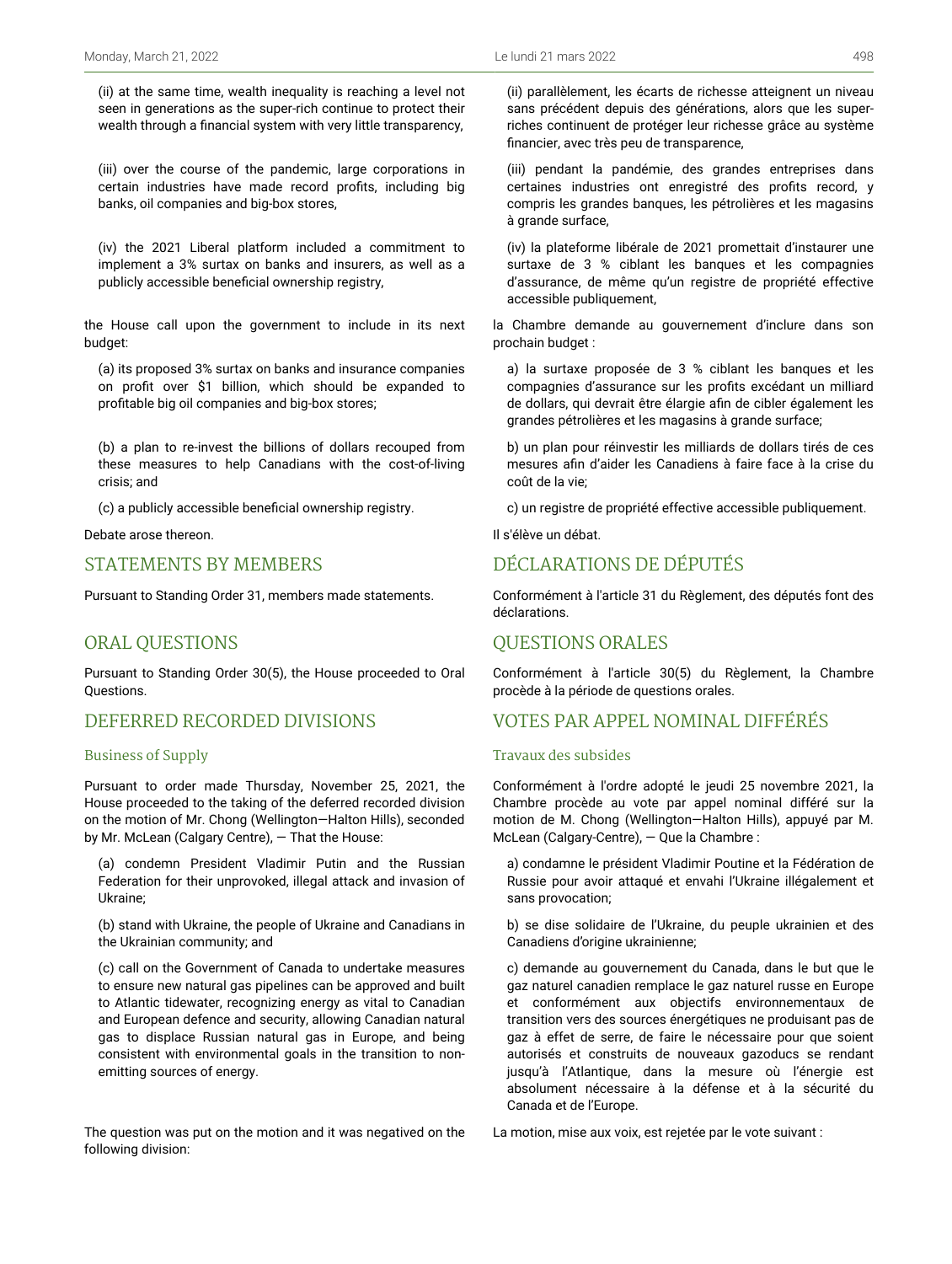### (Division No.  $38 -$  Vote n<sup>o</sup> 38)

## YEAS: 115, NAYS: 212

## POUR : 115, CONTRE : 212

## YEAS — POUR

| Aboultaif                       | Aitchison                                        | <b>Albas</b>              | <b>Allison</b>                  |
|---------------------------------|--------------------------------------------------|---------------------------|---------------------------------|
| Arnold                          | <b>Baldinelli</b>                                | <b>Barlow</b>             | <b>Barrett</b>                  |
| <b>Benzen</b>                   | <b>Bergen</b>                                    | <b>Berthold</b>           | <b>Bezan</b>                    |
| Block                           | <b>Bragdon</b>                                   | <b>Brassard</b>           | <b>Brock</b>                    |
| <b>Calkins</b>                  | Caputo                                           | Carrie                    | <b>Chambers</b>                 |
| Chong                           | Cooper                                           | <b>Dalton</b>             | <b>Dancho</b>                   |
| <b>Davidson</b>                 | <b>Deltell</b>                                   | <b>Doherty</b>            | <b>Dowdall</b>                  |
| <b>Dreeshen</b>                 | Duncan (Stormont-Dundas-                         | <b>Ellis</b>              | <b>Epp</b>                      |
|                                 | <b>South Glengarry)</b>                          |                           |                                 |
| Falk (Battlefords-Lloydminster) | Falk (Provencher)                                | Fast                      | Ferreri                         |
| <b>Findlay</b>                  | <b>Gallant</b>                                   | Généreux                  | <b>Genuis</b>                   |
| Gladu                           | Godin                                            | Goodridge                 | Gourde                          |
| Gray                            | Hallan                                           | <b>Jeneroux</b>           | <b>Kelly</b>                    |
| <b>Kitchen</b>                  | <b>Kmiec</b>                                     | <b>Kram</b>               | Kramp-Neuman                    |
| Kurek                           | Kusie                                            | Lake                      | Lantsman                        |
| Lawrence                        | Lehoux                                           | Lewis (Essex)             | Lewis (Haldimand-Norfolk)       |
| Liepert                         | Lloyd                                            | Lobb                      | <b>MacKenzie</b>                |
| <b>Maguire</b>                  | Martel                                           | Mazier                    | <b>McCauley (Edmonton West)</b> |
| Melillo                         | <b>Moore</b>                                     | <b>Morantz</b>            | <b>Morrison</b>                 |
| Motz                            | <b>Muys</b>                                      | <b>Nater</b>              | O'Toole                         |
| Patzer                          | <b>Paul-Hus</b>                                  | <b>Perkins</b>            | <b>Poilievre</b>                |
| Rayes                           | Redekopp                                         | <b>Reid</b>               | <b>Richards</b>                 |
| Roberts                         | Rood                                             | <b>Ruff</b>               | <b>Scheer</b>                   |
| Schmale                         | <b>Seeback</b>                                   | <b>Shields</b>            | <b>Shipley</b>                  |
| <b>Small</b>                    | <b>Soroka</b>                                    | <b>Steinley</b>           | <b>Stewart</b>                  |
| Strahl                          | <b>Stubbs</b>                                    | Thomas                    | Tochor                          |
| Tolmie                          | <b>Uppal</b>                                     | Van Popta                 | Vecchio                         |
| Vidal                           | Vien                                             | <b>Viersen</b>            | <b>Vis</b>                      |
| Wagantall                       | Warkentin                                        | Waugh                     | Webber                          |
| <b>Williams</b>                 | Williamson                                       | $Zimmer - 115$            |                                 |
|                                 |                                                  |                           |                                 |
|                                 | $NAYS - CONTRE$                                  |                           |                                 |
| Aldag                           | Alghabra                                         | Ali                       | Anand                           |
| Anandasangaree                  | <b>Angus</b>                                     | <b>Arseneault</b>         | Arya                            |
| Ashton                          | Atwin                                            | <b>Bachrach</b>           | <b>Badawey</b>                  |
| Bains                           | <b>Baker</b>                                     | Barron                    | <b>Barsalou-Duval</b>           |
| <b>Battiste</b>                 | <b>Beaulieu</b>                                  | <b>Beech</b>              | <b>Bendayan</b>                 |
| Bennett                         | <b>Bergeron</b>                                  | <b>Bérubé</b>             | <b>Bittle</b>                   |
| <b>Blaikie</b>                  | <b>Blair</b>                                     | <b>Blanchet</b>           | <b>Blanchette-Joncas</b>        |
|                                 | <b>Blois</b>                                     | <b>Boissonnault</b>       | <b>Bradford</b>                 |
| <b>Blaney</b><br><b>Brière</b>  |                                                  | <b>Cannings</b>           | Carr                            |
| Casey                           | <b>Brunelle-Duceppe</b><br><b>Chabot</b>         | Chagger                   | Chahal                          |
|                                 |                                                  | <b>Chatel</b>             | <b>Chen</b>                     |
| Champagne<br>Chiang             | Champoux<br><b>Collins (Hamilton East-Stoney</b> |                           | <b>Cormier</b>                  |
|                                 | Creek)                                           | <b>Collins (Victoria)</b> |                                 |
| Coteau                          | <b>Dabrusin</b>                                  | <b>Damoff</b>             | <b>Davies</b>                   |
| <b>DeBellefeuille</b>           | <b>Desbiens</b>                                  | <b>Desilets</b>           |                                 |
| <b>Dhaliwal</b>                 |                                                  | <b>Diab</b>               | <b>Desjarlais</b>               |
| <b>Drouin</b>                   | <b>Dhillon</b>                                   | <b>Duclos</b>             | <b>Dong</b>                     |
|                                 | <b>Dubourg</b>                                   | <b>Ehsassi</b>            | <b>Duguid</b>                   |
| <b>Duncan (Etobicoke North)</b> | <b>Dzerowicz</b>                                 |                           | <b>El-Khoury</b>                |
| <b>Erskine-Smith</b>            | Fergus                                           | <b>Fillmore</b>           | <b>Fisher</b>                   |
| <b>Fonseca</b>                  | <b>Fortier</b>                                   | <b>Fortin</b>             | <b>Fragiskatos</b>              |
| Fraser                          | <b>Freeland</b>                                  | <b>Gaheer</b>             | Garneau                         |
| Garon                           |                                                  |                           |                                 |
|                                 | <b>Garrison</b>                                  | Gaudreau                  | Gazan                           |
| Gerretsen<br><b>Guilbeault</b>  | Gill<br>Hajdu                                    | Gould<br>Hanley           | Green<br>Hardie                 |

**Hepfner Holland Housefather Hughes**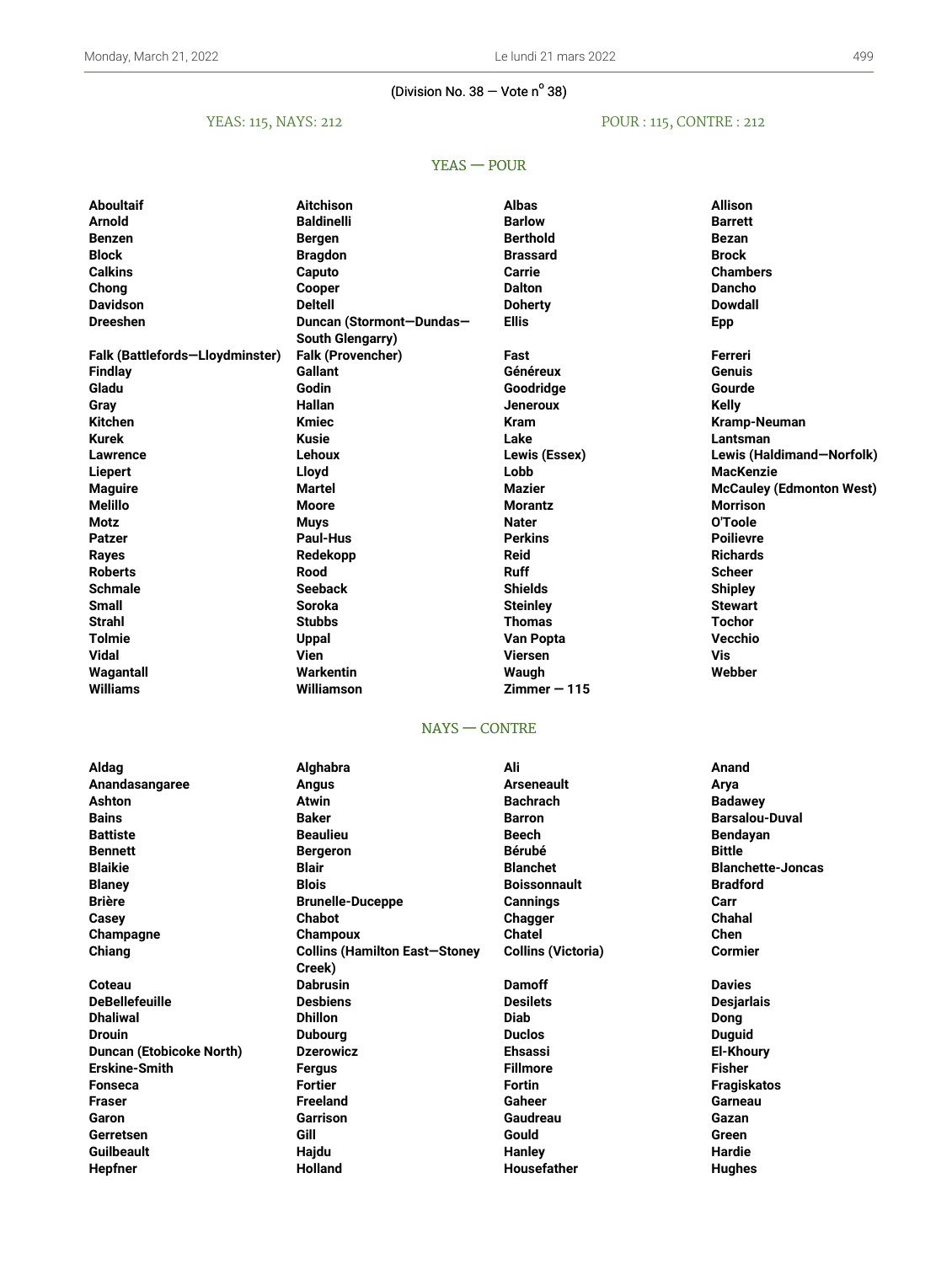**Yip Zahid Zarrillo Zuberi — 212**

**Hussen Hutchings Iacono Idlout Ien Jaczek Johns Joly Jones Jowhari Julian Kayabaga Kelloway Khalid Khera Koutrakis Kusmierczyk Kwan Lalonde Lambropoulos Lamoureux Lapointe Larouche Lattanzio Lauzon LeBlanc Lebouthillier Lemire Lightbound Long Longfield Louis (Kitchener—Conestoga) MacAulay (Cardigan) MacDonald (Malpeque) MacGregor MacKinnon (Gatineau) Maloney Martinez Ferrada Masse Mathyssen May (Cambridge) May (Saanich—Gulf Islands) McDonald (Avalon) McGuinty McKay McKinnon (Coquitlam—Port Coquitlam) Mendès Miao Michaud Miller Morrice Morrissey Murray Naqvi Ng Noormohamed Normandin O'Connell Oliphant O'Regan Pauzé Perron Petitpas Taylor Plamondon Powlowski Qualtrough Robillard Rodriguez Rogers Romanado Sahota Sajjan Saks Samson Sarai Savard-Tremblay Scarpaleggia Schiefke Serré Sgro Shanahan Sheehan Sidhu (Brampton East) Sidhu (Brampton South) Simard Sinclair-Desgagné Singh Sorbara Spengemann Ste-Marie St-Onge Sudds Tassi Taylor Roy Thériault Therrien Thompson Trudeau Trudel Turnbull Valdez Van Bynen van Koeverden Vandal Vandenbeld Vignola Villemure Virani Vuong Weiler**

**McLeod McPherson**

### PAIRED — PAIRÉS

#### Nil—Aucun

### DAILY ROUTINE OF BUSINESS

#### Tabling of Documents

Pursuant to Standing Order 32(2), Mr. Holland (Leader of the Government in the House of Commons) laid upon the table, — Certificate of nomination and biographical notes of Joe Friday, the nominee for the position of Public Sector Integrity Commissioner, pursuant to Standing Order 111.1(1). Sessional Paper No. 8540-441-4-03. (*Pursuant to Standing Order 111.1(1), referred to the Standing Committee on Government Operations and Estimates*)

Pursuant to Standing Order 32(2), Mr. Lamoureux (Parliamentary Secretary to the Leader of the Government in the House of Commons) laid upon the table,  $-$  Government responses, pursuant to Standing Order 36(8), to the following petitions:

— No. 441-00116 concerning Indigenous affairs;

— Nos. 441-00117, 441-00122, 441-00123, 441-00134 and 441-00137 concerning justice;

— Nos. 441-00118, 441-00124, 441-00125, 441-00128, 441-00129, 441-00130, 441-00131, 441-00132, 441-00133, 441-00138 and 441-00139 concerning foreign affairs;

### AFFAIRES COURANTES ORDINAIRES

#### Dépôt de documents

Conformément à l'article 32(2) du Règlement, M. Holland (leader du gouvernement à la Chambre des communes) dépose sur le bureau, — Certificat de nomination et notes biographiques de Joe Friday, candidat proposé au poste de commissaire à l'intégrité du secteur public, conformément à l'article 111.1(1) du Règlement. – Document parlementaire  $n^{\circ}$  8540-441-4-03. (*Conformément à l'article 111.1(1) du Règlement, renvoi au Comité permanent des opérations gouvernementales et des prévisions budgétaires*)

Conformément à l'article 32(2) du Règlement, M. Lamoureux (secrétaire parlementaire du leader du gouvernement à la Chambre des communes) dépose sur le bureau, — Réponses du gouvernement, conformément à l'article 36(8) du Règlement, aux pétitions suivantes :

 $-$  n $\textdegree$  441-00116 au sujet des affaires autochtones;

 $-$  n<sup>os</sup> 441-00117, 441-00122, 441-00123, 441-00134 et 441-00137 au sujet de la justice;

 $-$  n<sup>os</sup> 441-00118, 441-00124, 441-00125, 441-00128, 441-00129, 441-00130, 441-00131, 441-00132, 441-00133, 441-00138 et 441-00139 au sujet des affaires étrangères;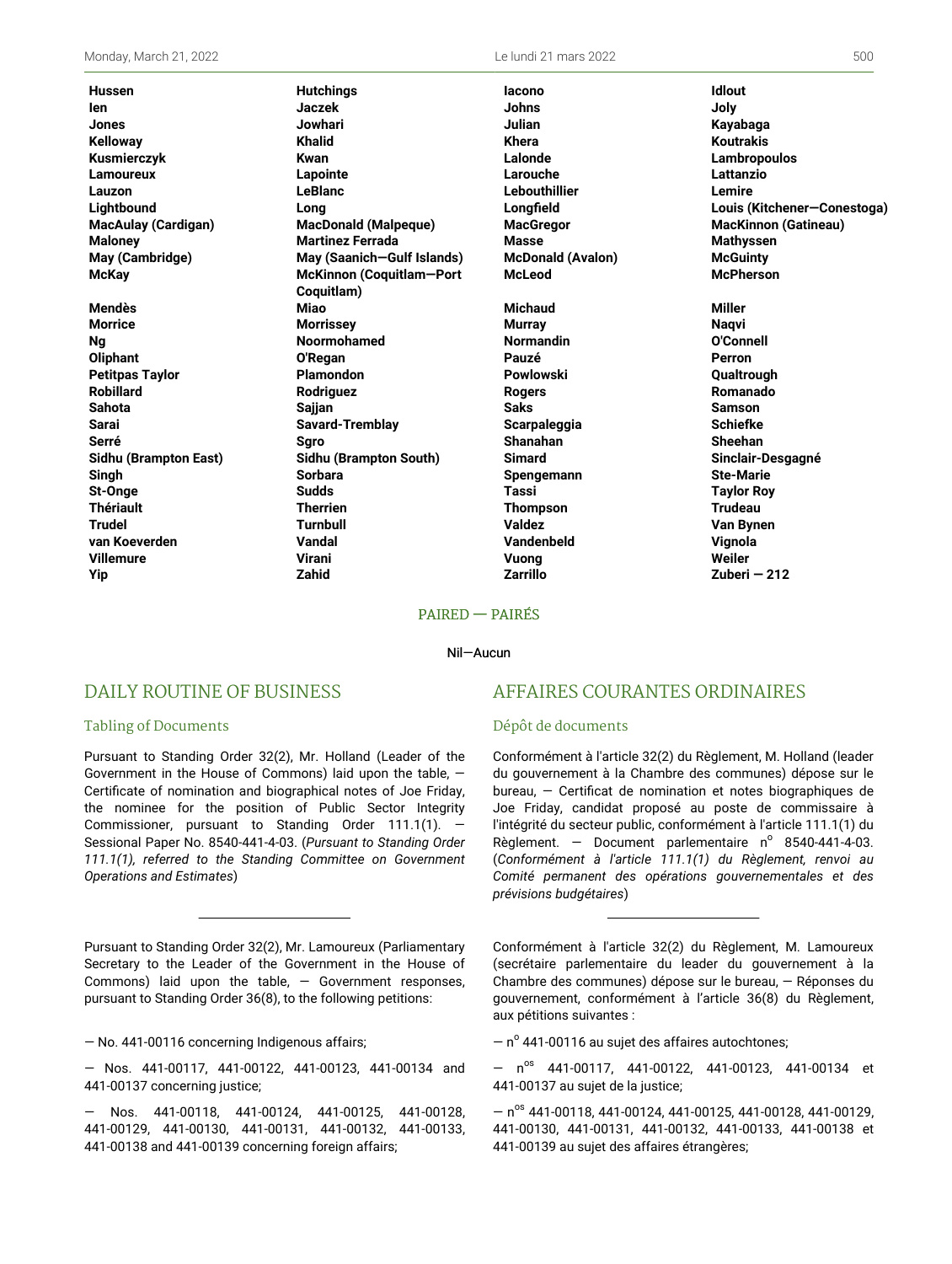— Nos. 441-00119 and 441-00126 concerning health;

— No. 441-00120 concerning natural resources and energy;

— Nos. 441-00121 and 441-00136 concerning business and trade;

— Nos. 441-00127 and 441-00135 concerning social affairs and equality.

### Presenting Reports from Committees

Mr. Barlow (Foothills), from the Standing Committee on Agriculture and Agri-Food, presented the third report of the committee, "Supplementary Estimates (C), 2021-22: Votes 1c, 5c and 10c under Department of Agriculture and Agri-Food". — Sessional Paper No. 8510-441-40.

A copy of the relevant Minutes of Proceedings (*Meeting No. 9*) was tabled.

Mr. Fonseca (Mississauga East—Cooksville), from the Standing Committee on Finance, presented the third report of the committee, "Considering the Path Forward". — Sessional Paper No. 8510-441-41.

A copy of the relevant Minutes of Proceedings (*Meetings Nos. 15 to 19, 25, 26, 28 and 30*) was tabled.

Ms. Chagger (Waterloo), from the Standing Committee on Procedure and House Affairs, presented the fifth report of the committee, which was as follows:

The committee recommends, pursuant to Standing Orders 104 and 114, the following changes to the lists of members of the following standing committees:

#### **Standing Committee on Canadian Heritage**

Tim Uppal for Leslyn Lewis

**Standing Committee on Human Resources, Skills and Social Development and the Status of Persons with Disabilities**

Marilyn Gladu for Scott Aitchison

#### **Standing Committee on Official Languages**

Richard Lehoux for Marc Dalton

The committee further recommends, pursuant to Standing Orders 104 and 114, that the names of the following members be added to the lists of associate members of the following standing committees:

#### **Standing Committee on Canadian Heritage**

Leslyn Lewis

### **Standing Committee on Human Resources, Skills and Social Development and the Status of Persons with Disabilities**

Scott Aitchison

 $-$  n<sup>os</sup> 441-00119 et 441-00126 au sujet de la santé;

 $-$  n<sup>o</sup> 441-00120 au sujet des ressources naturelles et de l'énergie;

 $-$  n<sup>os</sup> 441-00121 et 441-00136 au sujet des affaires et du commerce;

 $-$  n<sup>os</sup> 441-00127 et 441-00135 au sujet des affaires sociales et d'égalité.

### Présentation de rapports de comités

M. Barlow (Foothills), du Comité permanent de l'agriculture et de l'agroalimentaire, présente le troisième rapport du Comité, « Budget supplémentaire des dépenses (C) 2021-2022 : crédits 1c, 5c et 10c sous la rubrique Ministère de l'Agriculture et de l'Agroalimentaire ».  $-$  Document parlementaire n° 8510-441-40.

Un exemplaire des procès-verbaux pertinents (*réunion n<sup>o</sup> 9*) est déposé.

M. Fonseca (Mississauga-Est—Cooksville), du Comité permanent des finances, présente le troisième rapport du Comité, « La voie à suivre ». — Document parlementaire n<sup>o</sup> 8510-441-41.

Un exemplaire des procès-verbaux pertinents (*réunions nos 15 à 19, 25, 26, 28 et 30*) est déposé.

M<sup>me</sup> Chagger (Waterloo), du Comité permanent de la procédure et des affaires de la Chambre, présente le cinquième rapport du Comité, dont voici le texte :

Le Comité recommande, conformément au mandat que lui confèrent les articles 104 et 114 du Règlement, les changements suivants dans les listes des membres des comités permanents suivants :

#### **Comité permanent du patrimoine canadien**

Tim Uppal remplace Leslyn Lewis

**Comité permanent des ressources humaines, du développement des compétences, du développement social et de la condition des personnes handicapées**

Marilyn Gladu remplace Scott Aitchison

#### **Comité permanent des langues officielles**

Richard Lehoux remplace Marc Dalton

Le Comité recommande de plus, conformément au mandat que lui confèrent les articles 104 et 114 du Règlement, que les noms des députés suivants soient ajoutés aux listes des membres associés des comités permanents suivants :

#### **Comité permanent du patrimoine canadien**

Leslyn Lewis

**Comité permanent des ressources humaines, du développement des compétences, du développement social et de la condition des personnes handicapées**

Scott Aitchison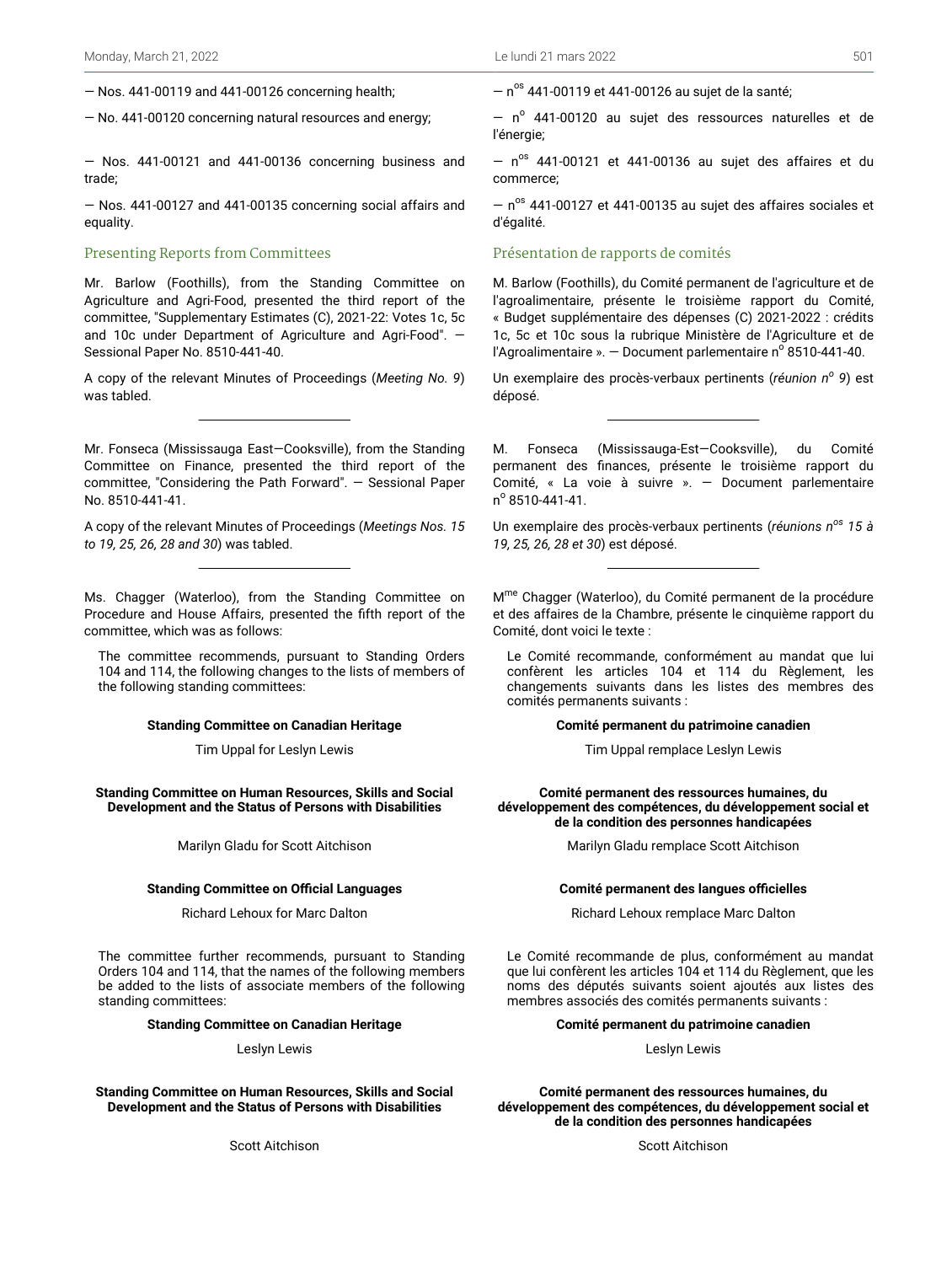#### **Standing Committee on Official Languages**

Marc Dalton

#### **Standing Committee on Procedure and House Affairs**

Michael Barrett Blaine Calkins Eric Duncan

The committee further recommends, pursuant to Standing Orders 104 and 114, the following changes to the lists of members of the following standing joint committees:

#### **Standing Joint Committee on the Library of Parliament**

Jenica Atwin for Sameer Zuberi

#### **Standing Joint Committee for the Scrutiny of Regulations**

Sameer Zuberi for Iqra Khalid

A copy of the relevant Minutes of Proceedings (*Meeting No. 1*) is tabled.

Mr. Kitchen (Souris—Moose Mountain), from the Standing Committee on Government Operations and Estimates, presented the first report of the committee, "Supplementary Estimates (C), 2021-22: Votes 1c and 10c under Department of Public Works and Government Services, Votes 1c and 5c under Shared Services Canada and Votes 1c, 15c and 30c under Treasury Board Secretariat". — Sessional Paper No. 8510-441-42.

A copy of the relevant Minutes of Proceedings (*Meetings Nos. 7 and 8*) was tabled.

### **Motions**

By unanimous consent, it was resolved,  $-$  That the fifth report of the Standing Committee on Procedure and House Affairs, presented earlier today, be concurred in.

By unanimous consent, it was ordered,  $-$  That the address by the President of Ukraine, delivered in the Chamber of the House of Commons on Tuesday, March 15, 2022, before members of the Senate and the House of Commons, together with all introductory and related remarks, be printed as an appendix to the House of Commons Debates of Monday, March 21, 2022, and form part of the records of this House.

#### Presenting Petitions

Pursuant to Standing Order 36, petitions certified by the Clerk of Petitions were presented as follows:

— by Ms. Blaney (North Island—Powell River), one concerning the environment (No. 441-00220);

— by Mr. Vis (Mission—Matsqui—Fraser Canyon), one concerning justice (No. 441-00221);

### **Comité permanent des langues officielles**

Marc Dalton

#### **Comité permanent de la procédure et des affaires de la Chambre**

Michael Barrett Blaine Calkins Eric Duncan

Le Comité recommande de plus, conformément au mandat que lui confèrent les articles 104 et 114 du Règlement, les changements suivants dans les listes des membres des comités mixtes permanents suivants :

#### **Comité mixte permanent de la Bibliothèque du Parlement**

Jenica Atwin remplace Sameer Zuberi

#### **Comité mixte permanent d'examen de la réglementation**

Sameer Zuberi remplace Iqra Khalid

Un exemplaire du procès-verbal pertinent (*réunion n<sup>o</sup> 1*) est déposé.

M. Kitchen (Souris—Moose Mountain), du Comité permanent des opérations gouvernementales et des prévisions budgétaires, présente le premier rapport du Comité, « Budget supplémentaire des dépenses (C) 2021-2022 : crédits 1c et 10c sous la rubrique Ministère des Travaux publics et des Services gouvernementaux, crédits 1c, 15c et 30c sous la rubrique Secrétariat du Conseil du Trésor et crédits 1c et 5c sous la rubrique Services partagés Canada ».  $-$  Document parlementaire n° 8510-441-42.

Un exemplaire des procès-verbaux pertinents (*réunions nos 7 et 8*) est déposé.

### **Motions**

Du consentement unanime, il est résolu, — Que le cinquième rapport du Comité permanent de la procédure et des affaires de la Chambre, présenté plus tôt aujourd'hui, soit agréé.

Du consentement unanime, il est ordonné, — Que l'allocution du président de l'Ukraine, prononcée dans l'enceinte de la Chambre des communes le mardi 15 mars 2022 devant les sénateurs et les députés, de même que les présentations et les observations qui s'y rapportent, soient imprimées sous forme d'annexe aux Débats de la Chambre des communes du lundi 21 mars 2022 et fassent partie du registre de la Chambre.

#### Présentation de pétitions

Conformément à l'article 36 du Règlement, des pétitions certifiées par le greffier des pétitions sont présentées :

— par M me Blaney (North Island—Powell River), une au sujet de l'environnement (n<sup>º</sup> 441-00220);

— par M. Vis (Mission—Matsqui—Fraser Canyon), une au sujet de la justice (nº 441-00221);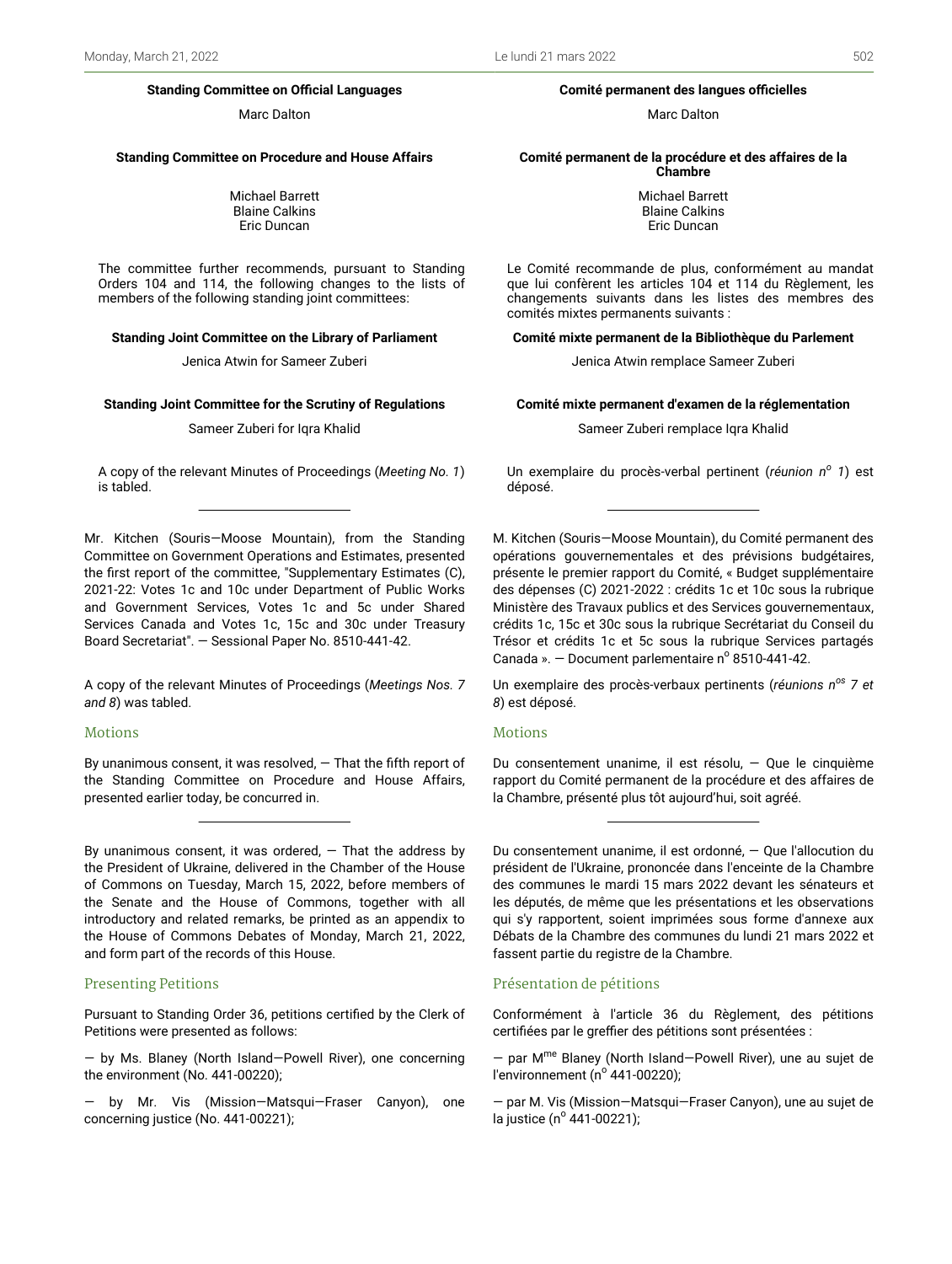— by Mr. Viersen (Peace River—Westlock), one concerning social affairs and equality (No. 441-00222), one concerning taxation (No. 441-00223), one concerning media and telecommunications (No. 441-00224) and one concerning economics and finance (No. 441-00225);

— by Mr. Kram (Regina—Wascana), one concerning foreign affairs (No. 441-00226);

— by Mr. Genuis (Sherwood Park—Fort Saskatchewan), one concerning justice (No. 441-00227) and one concerning foreign affairs (No. 441-00228).

### Questions on the Order Paper

Mr. Lamoureux (Parliamentary Secretary to the Leader of the Government in the House of Commons) presented the answers to questions Q-267, Q-277, Q-278, Q-280, Q-283, Q-286 to Q-289, Q-295, Q-299, and Q-301 to Q-303 on the Order Paper.

Pursuant to Standing Order 39(7), Mr. Lamoureux (Parliamentary Secretary to the Leader of the Government in the House of Commons) presented the returns to the following questions made into orders for return:

 $Q-265$  – Mr. Masse (Windsor West) – With regard to the automotive and manufacturing industry in Canada: (a) has the government worked with any global automotive or manufacturing companies to increase existing, or to bring in a brand new automotive investment in the form of new factories, products, including electric vehicles or batteries, or jobs, to Canada since 2018; (b) is the government considering greenfield or brownfield investment for the automotive and manufacturing industry in Canada; (c) what efforts have been made to invest in existing automotive plants in Canada; (d) has the government requested that the Canadian Automotive Partnership Council meet and consider new investment and greenfield or brownfield investment in the automotive and manufacturing industry in Canada; (e) has the government considered investments for new plants, and, if so, what municipal locations were considered; and (f) what departments, programs and funding have been allocated for the use of hydrogen as part of the auto sector?  $-$  Sessional Paper No. 8555-441-265.

 $Q-266$  – Ms. Gazan (Winnipeg Centre) – With regard to spending directed towards children in foster care, broken down by fiscal year since 2015-16: (a) which programs, initiatives, and funding streams have received funding; (b) what accountability measures does the government use to ensure that the funding is spent in the best interests of the children in care; (c) how much funding in (a) has been recalled due to accountability measures in (b); (d) what enforcement actions have been taken by the government to protect the best interest of children in care; and (e) what is the total number of First Nations, Inuit, and Metis children in care, reflected as a percentage of all children in care and as a number? — Sessional Paper No. 8555-441-266.

— par M. Viersen (Peace River—Westlock), une au sujet des affaires sociales et d'égalité (nº 441-00222), une au sujet de la fiscalité (n<sup>o</sup> 441-00223), une au sujet des médias et des télécommunications (n<sup>o</sup> 441-00224) et une au sujet de l'économie et des finances (n<sup>º</sup> 441-00225);

— par M. Kram (Regina—Wascana), une au sujet des affaires étrangères (nº 441-00226);

— par M. Genuis (Sherwood Park—Fort Saskatchewan), une au sujet de la justice (nº 441-00227) et une au sujet des affaires étrangères (nº 441-00228).

### Questions inscrites au Feuilleton

M. Lamoureux (secrétaire parlementaire du leader du gouvernement à la Chambre des communes) présente les réponses aux questions Q-267, Q-277, Q-278, Q-280, Q-283, Q-286 à Q-289, Q-295, Q-299 et Q-301 à Q-303 inscrites au Feuilleton.

Conformément à l'article 39(7) du Règlement, M. Lamoureux (secrétaire parlementaire du leader du gouvernement à la Chambre des communes) présente les réponses aux questions suivantes, transformées en ordres de dépôt de documents :

Q-265 — M. Masse (Windsor-Ouest) — En ce qui concerne l'industrie automobile et manufacturière au Canada : a) le gouvernement a-t-il collaboré avec des entreprises automobiles ou manufacturières mondiales pour accroître les investissements existants dans le secteur automobile ou pour en attirer de nouveaux sous la forme de nouvelles usines, de nouveaux produits, y compris des véhicules électriques ou des batteries, ou de nouveaux emplois, au Canada depuis 2018; b) le gouvernement envisage-t-il d'effectuer des investissements dans des installations nouvelles ou existantes dans le secteur automobile et manufacturier au Canada; c) quels efforts ont été déployés pour investir dans les usines automobiles existantes au Canada; d) le gouvernement a-t-il demandé au Conseil du partenariat pour le secteur canadien de l'automobile de se réunir et d'examiner de nouveaux investissements et des investissements dans les installations nouvelles ou existantes dans le secteur automobile et manufacturier au Canada; e) le gouvernement a-t-il envisagé d'effectuer des investissements pour de nouvelles usines et, le cas échéant, quels emplacements municipaux ont été envisagés; f) quels ministères, programmes et financements ont été alloués pour l'utilisation de l'hydrogène dans le secteur automobile?  $-$  Document parlementaire nº 8555-441-265.

Q-266 – M<sup>me</sup> Gazan (Winnipeg-Centre) – En ce qui concerne les dépenses destinées aux enfants placés en famille d'accueil, ventilées par exercice depuis 2015-2016 : a) quels sont les programmes, les initiatives et les volets de financement qui ont reçu des fonds; b) quelles mesures de reddition de comptes le gouvernement utilise-t-il pour s'assurer que les fonds sont dépensés dans l'intérêt supérieur des enfants placés en famille d'accueil; c) quel proportion du financement mentionné en a) a été rappelé en raison des mesures de reddition de comptes mentionnées en b); d) quelles mesures d'application ont été prises par le gouvernement pour veiller à l'intérêt supérieur des enfants placés en famille d'accueil; e) quel est le nombre total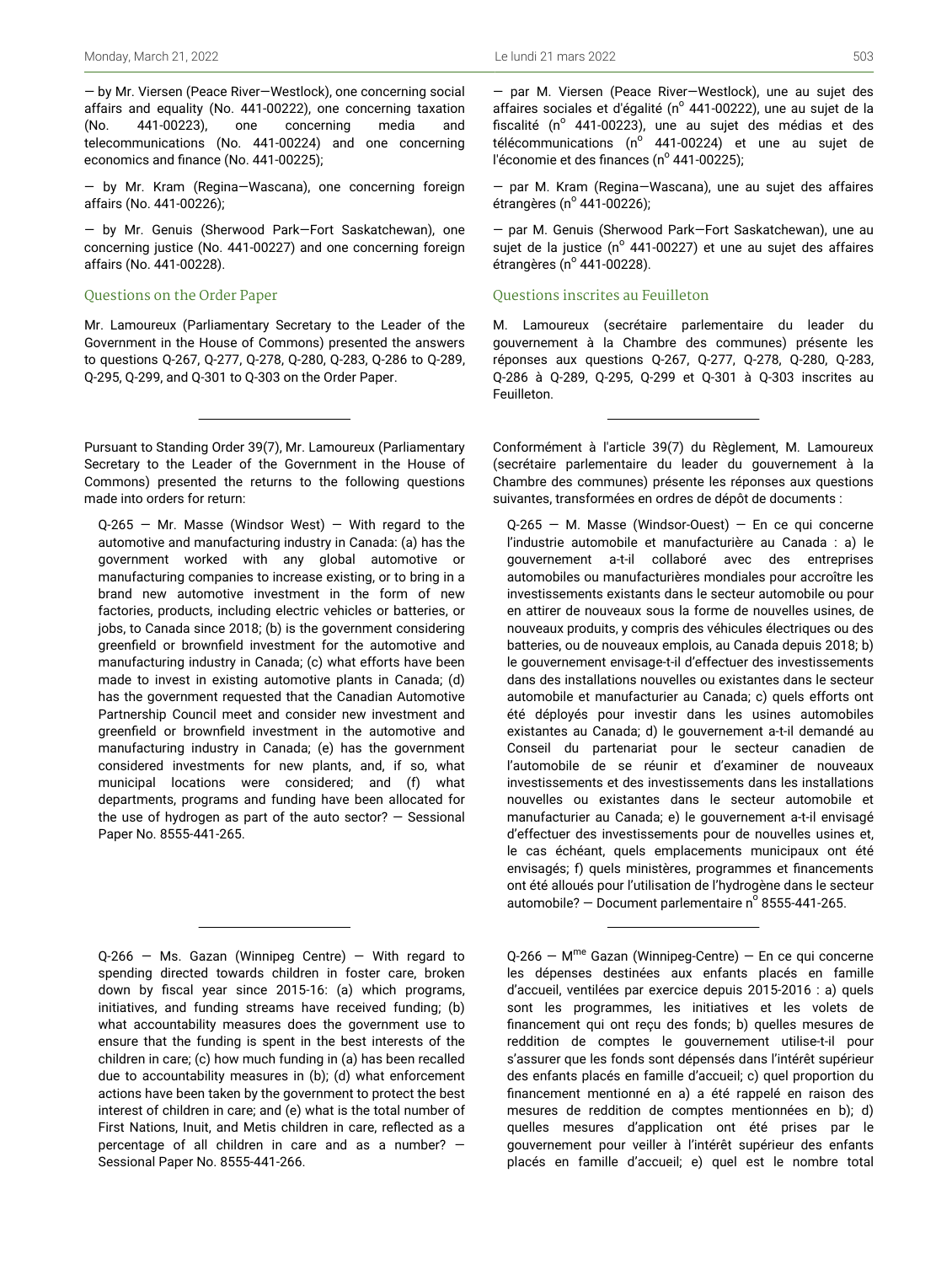Q-268 — Ms. Mathyssen (London—Fanshawe) — With regard to employee diversity at Immigration, Refugees and Citizenship Canada (IRCC), since 2015: (a) what are the titles of reports or reviews commissioned by IRCC relating to (i) workforce diversity, (ii) workplace culture; (b) what reports or reviews commissioned by IRCC are currently ongoing relating to (i) workforce diversity, (ii) workplace culture; (c) broken down by year, occupational group and process (advertised process or non-advertised process), what is the number and percentage of positions that were filled by equity-seeking groups; and (d) broken down by year, occupational group, hiring process used and equity-seeking group, what is the number and percentage of positions that were filled by equityseeking groups? — Sessional Paper No. 8555-441-268.

Q-269 — Ms. Mathyssen (London—Fanshawe) — With regard to enforcement of quarantine and COVID-19 testing orders, broken down by period (May to June 2020; July to December 2020; January to June 2021) and nationality of the traveller: (a) how many travellers who were required to quarantine received at least one call to verify compliance; and (b) how many travellers who were required to quarantine were not verified to be in compliance? — Sessional Paper No. 8555-441-269.

Q-270 — Mr. Boulerice (Rosemont—La Petite-Patrie) — With regard to harassment complaints, workplace violence complaints, and disclosures of wrongdoing related to harassment and discrimination in federal organizations (departments, agencies, Crown corporations, etc.), for fiscal years 2019-20 and 2020-21, broken down by federal organization, by fiscal year, and for each type of complaint mentioned: (a) how many decisions were made by the organization without conducting an initial assessment; (b) how many complaints were (i) dismissed, (ii) accepted?  $-$ Sessional Paper No. 8555-441-270.

Q-271 — Mr. Viersen (Peace River—Westlock) — With regard to government measures to address systemic racism in Canada, since January 1, 2016: (a) has the government conducted research to identify and quantify the specific barriers preventing Black, Indigenous, and other minority communities from receiving equal access to financial services; (b) what were the dates and parameters of the research referred to in (a) and what were the institutions directed to carry out this research; (c) what were the conclusions and recommendations of the analyses referred to in (a); (d) which of the recommendations referred to in (c) have been implemented by the government; (e) when and by whom were d'enfants des Premières Nations, Inuits et Métis placés en famille d'accueil, exprimé en pourcentage de tous les enfants placés en famille d'accueil et en nombre? — Document parlementaire nº 8555-441-266.

Q-268 – M<sup>me</sup> Mathyssen (London–Fanshawe) – En ce qui concerne la diversité des effectifs d'Immigration, Réfugiés et Citoyenneté Canada (IRCC), depuis 2015 : a) quels sont les titres des rapports ou des examens commandés par IRCC au sujet de (i) la diversité des effectifs, (ii) la culture organisationnelle; b) quels rapports ou examens commandés par IRCC sont en cours au sujet de (i) la diversité des effectifs, (ii) la culture organisationnelle; c) ventilé par année, par groupe professionnel et par processus (processus annoncé ou non annoncé), quels sont le nombre et le pourcentage des postes auxquels a été nommée une personne appartenant à un groupe en quête d'équité; d) ventilé par année, par groupe professionnel, par processus de recrutement utilisé et par groupe en quête d'équité, quels sont le nombre et le pourcentage des postes auxquels a été nommée une personne appartenant à un groupe en quête d'équité? — Document parlementaire nº 8555-441-268.

Q-269 – M<sup>me</sup> Mathyssen (London–Fanshawe) – En ce qui concerne l'application des ordonnances de quarantaine et de dépistage de la COVID-19, ventilées par période (de mai à juin 2020; de juillet à décembre 2020; de janvier à juin 2021) et par nationalité des voyageurs : a) combien de voyageurs devant se placer en quarantaine ont reçu au moins un appel pour vérifier qu'ils se conformaient aux exigences; b) combien de voyageurs devant se placer en quarantaine n'ont pas fait l'objet de vérifications pour savoir s'ils se conformaient aux exigences? – Document parlementaire nº 8555-441-269.

Q-270 — M. Boulerice (Rosemont—La Petite-Patrie) — En ce qui concerne les plaintes de harcèlement, les plaintes de violence en milieu de travail et les divulgations d'actes répréhensibles liées au harcèlement et à la discrimination dans les organisations fédérales (ministères, agences, sociétés d'État, etc.), pour les exercices 2019-2020 et 2020-2021, ventilé par organisation fédérale, par exercice et par types de plaintes et de divulgations d'actes répréhensibles : a) combien de décisions ont été prises par I'organisation sans effectuer d'évaluation initiale; b) combien de plaintes ont été (i) rejetées, (ii) acceptées? — Document parlementaire nº 8555-441-270.

Q-271 — M. Viersen (Peace River—Westlock) — En ce qui concerne les mesures gouvernementales de lutte contre le racisme systémique au Canada, depuis le 1<sup>er</sup> janvier 2016 : a) le gouvernement a-t-il mené des études pour cerner et quantifier les obstacles particuliers qui empêchent les personnes noires, les Autochtones et les membres d'autres communautés minoritaires de bénéficier de l'égalité d'accès aux services financiers; b) quels sont les paramètres et les dates des études mentionnées en a) et quels organismes ont été chargés de réaliser ces études; c) quelles sont les conclusions et les recommandations des études mentionnées en a); d) lesquelles des recommandations mentionnées en c)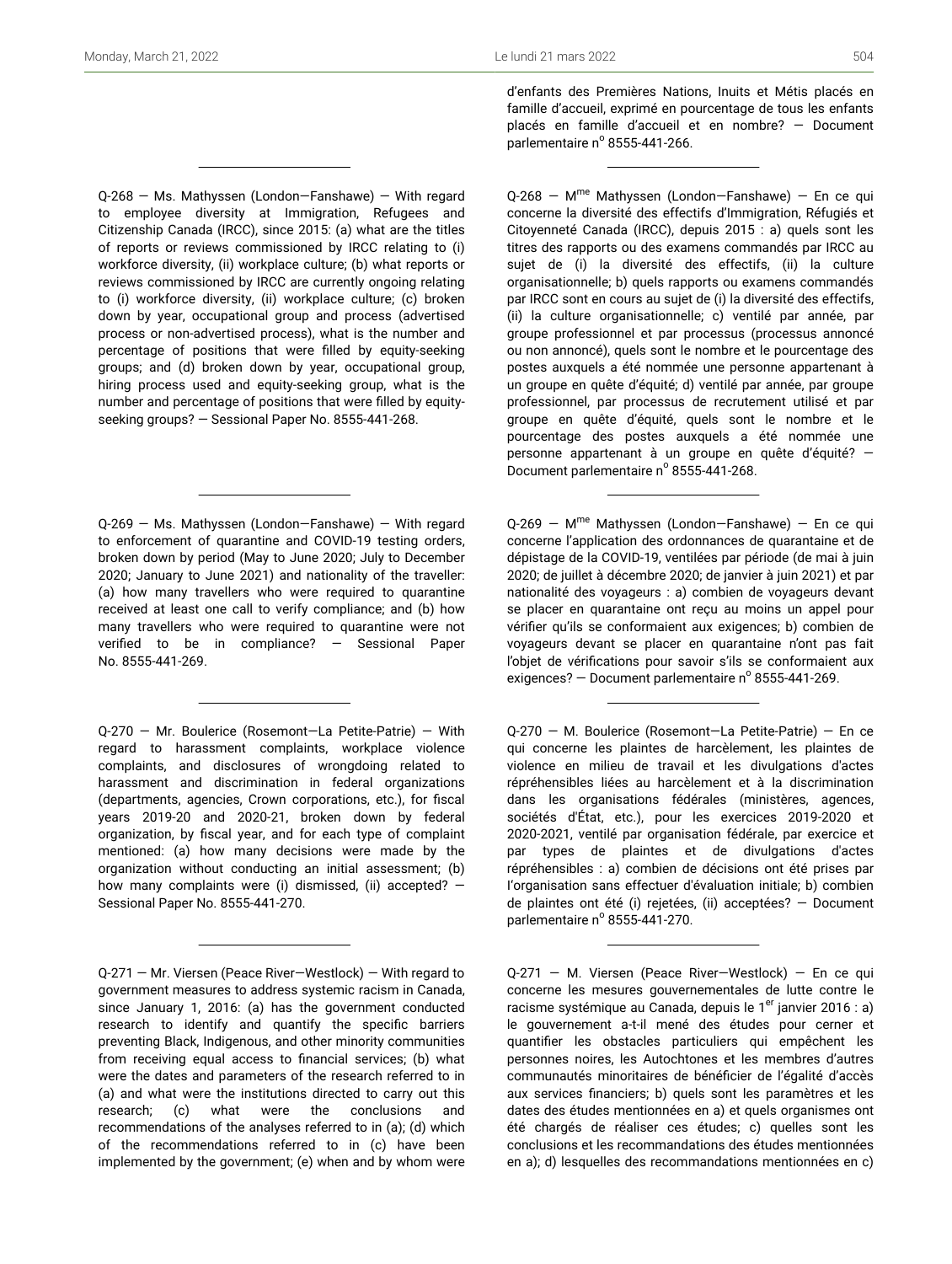the recommendations referred to in (c) implemented; (f) has the government conducted research to identify and quantify the specific barriers preventing Black, Indigenous, and other minority communities from receiving equal access to higher education; (g) what were the dates and parameters of the research referred to in (f) and what were the institutions directed to carry out this research; (h) what were the conclusions and recommendations of the analyses referred to in (f); (i) which of the recommendations referred to in (h) have been implemented by the government; (j) when and by whom were the recommendations referred to in (h) implemented; (k) has the government conducted research to identify and quantify the specific barriers preventing Black, Indigenous, and other minority communities from receiving equal treatment in the justice system; (I) what were the dates and parameters of the research referred to in (k) and what were the institutions directed to carry out this research; (m) what were the conclusions and recommendations of the analyses referred to in (k); (n) which of the recommendations referred to in (m) have been implemented by the government; and (o) when and by whom were the recommendations referred to in (m) implemented? — Sessional Paper No. 8555-441-271.

Q-272 — Mr. MacKenzie (Oxford) — With regard to the salmon farming industry and the Department of Fisheries and Oceans: (a) what is the (i) total economic impact of the industry per year from 2011 to 2021 in terms of jobs created, broken down by province, (ii) number of First Nations or Indigenous groups who benefit from agreements with salmon farming companies, (iii) names of First Nations groups who have signed economic benefit agreements with salmon farming companies, (iv) total federal, provincial, and municipal taxes paid per year from the industry, (v) total exports generated per year in terms of tons of salmon and dollar value, (vi) total Gross Domestic Product (GDP) contribution of the industry; (b) what is the total economic impact of the salmon farming industry expected per year between 2021 and 2031 in terms of (i) jobs expected to be created in each province, (ii) the number of First Nations or Indigenous groups who are expected to benefit from agreements with salmon farming companies, (iii) the names of First Nations groups who signed economic benefit agreements with salmon farming companies, (iv) the expected value of benefits in terms of dollars per year to Indigenous or First Nations group by nation and province, (v) total federal, provincial, and municipal taxes expected to be paid by salmon farming companies, (vi) total exports expected to be generated per year in terms of tons of salmon and dollar value, (vii) total projected GDP contribution of the industry to the economy by province; (c) what is the impact of the decision to close the salmon farms on Discovery Island in terms of (i) lost jobs, broken down by province, (ii) lost economic revenue and future revenue by First Nations and Indigenous groups, (iii) the specific actions taken to ensure those who lost jobs have been retrained, (iv) the cost of retaining those who have lost jobs, (v) the estimated cost of reimbursing Indigenous or First Nations groups for lost opportunity, (vi) the incurred cost to date and

ont été mises en œuvre par le gouvernement; e) quand et par qui les recommandations mentionnées en c) ont-elles été mises en œuvre; f) le gouvernement a-t-il mené des études pour cerner et quantifier les obstacles particuliers qui empêchent les personnes noires, les Autochtones et les membres d'autres communautés minoritaires de bénéficier de l'égalité d'accès à l'enseignement supérieur; g) quels sont les paramètres et les dates des études mentionnées en f) et quels organismes ont été chargés de réaliser ces études; h) quelles sont les conclusions et les recommandations des études mentionnées en f); i) lesquelles des recommandations mentionnées en h) ont été mises en œuvre par le gouvernement; j) quand et par qui les recommandations mentionnées en h) ont-elles été mises en œuvre; k) le gouvernement a-t-il mené des études pour cerner et quantifier les obstacles particuliers qui empêchent les personnes noires, les Autochtones et les membres d'autres communautés minoritaires de bénéficier d'un traitement égal dans le système judiciaire; I) quels sont les paramètres et les dates des études mentionnées en k) et quels organismes ont été chargés de réaliser ces études; m) quelles sont les conclusions et les recommandations des études mentionnées en k); n) lesquelles des recommandations mentionnées en m) ont été mises en œuvre par le gouvernement; o) quand et par qui les recommandations mentionnées en m) ont-elles été mises en œuvre? — Document parlementaire n<sup>o</sup> 8555-441-271.

Q-272 — M. MacKenzie (Oxford) — En ce qui concerne la salmoniculture et le ministère des Pêches et des Océans : a) quels sont (i) le nombre total des emplois créés par année dans l'industrie de 2011 à 2021, ventilé par province, (ii) le nombre des Premières Nations ou des groupes autochtones qui bénéficient d'ententes avec des entreprises salmonicoles, (iii) les noms des groupes des Premières Nations qui ont conclu des accords sur les avantages économiques avec des entreprises salmonicoles, (iv) le total annuel des taxes ou impôts fédéraux, provinciaux et municipaux versés par l'industrie, (v) le total des exportations annuelles produites en tonnes de saumon et en dollars, (vi) la contribution totale de l'industrie au produit intérieur brut (PIB); b) quelles sont les retombées économiques annuelles totales attendues de la salmoniculture entre 2021 et 2031, et plus précisément (i) combien d'emplois devraient être créés dans chaque province, (ii) combien de Premières Nations ou de groupes autochtones devraient bénéficier d'ententes avec des entreprises salmonicoles, (iii) quels groupes des Premières Nations ont signé des accords sur les avantages économiques avec des entreprises salmonicoles, (iv) quelle est la valeur prévue en dollars par année des avantages offerts aux groupes autochtones ou aux Premières Nations, par nation et par province, (v) quel est le total des taxes ou impôts fédéraux, provinciaux et municipaux que devraient verser les entreprises salmonicoles, (vi) quel est le total des exportations prévues par année en tonnes de saumon et en dollars, (vii) quelle est la contribution totale au PIB de l'industrie par province; c) quelles sont les répercussions de la décision de fermer les salmonicultures de l'île Discovery, et plus précisément (i) combien d'emplois ont été perdus, ventilé par province, (ii) à combien s'élèvent les pertes de revenus économiques et de futurs revenus des Premières Nations et des groupes autochtones, (iii) quelles sont les mesures concrètes prises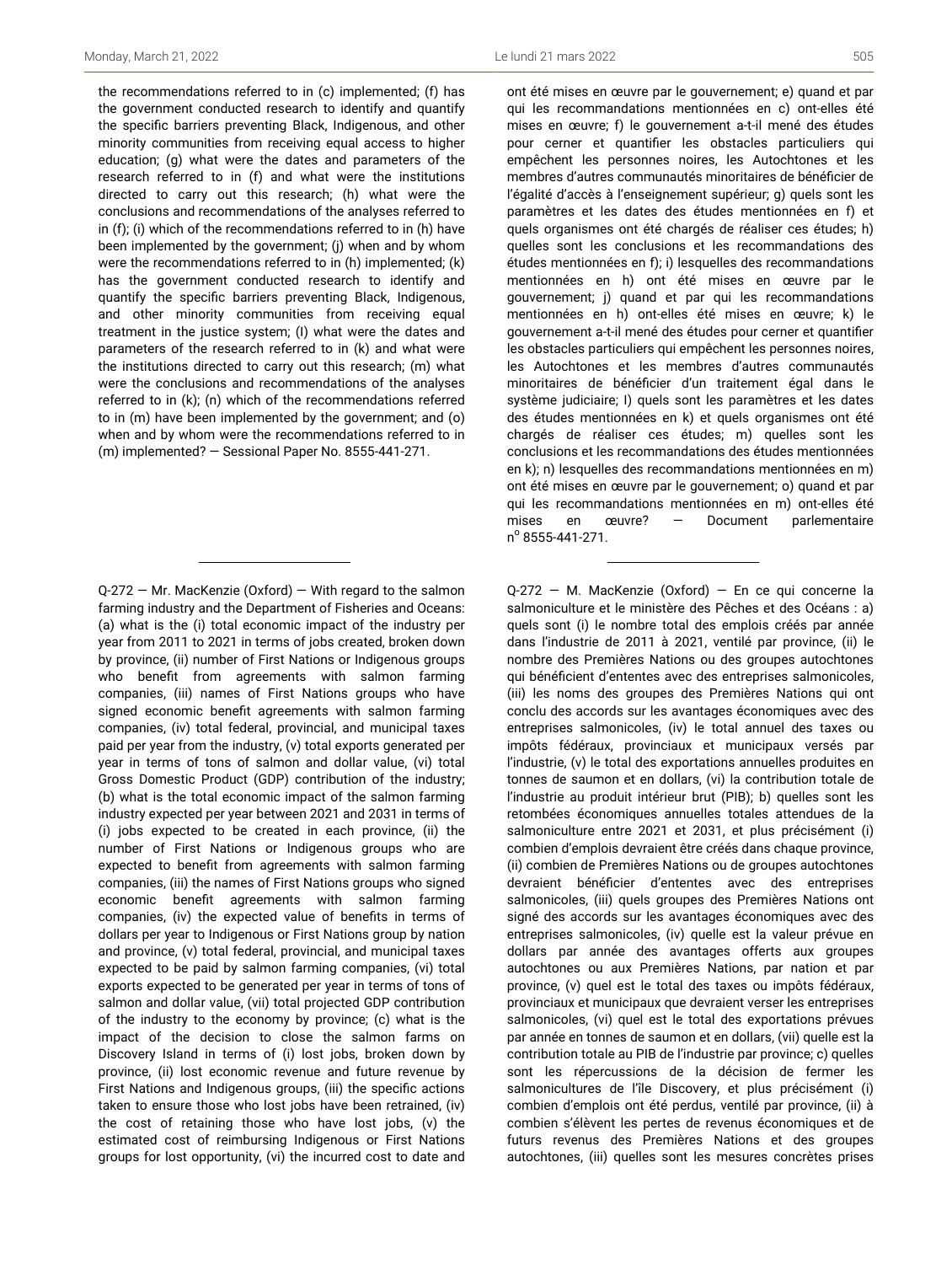estimated total cost of litigation to defend the decision to close salmon farms on and around Discovery Island; (d) were prior and informed consultations undertaken by the Crown with each and every impacted First Nations group impacted by the Discovery Island decision prior to the decision being made by the Crown, and, if so, what were the results of the related consultations, including the (i) name of each impacted First Nation or Indigenous group that was consulted, (ii) date and number of times each impacted First Nation or Indigenous group was consulted, (iii) feedback from each impacted First Nation or Indigenous group; (e) what are the details of all consultations the government held with senior officials in the British Columbia government before making the Discovery Island decision, including (i) the name and title of each official, (ii) the dates of the consultations, (iii) the number of times each official was consulted, (iv) whether the official was in support of or opposed to the decision that was eventually made by the government; and (f) what are the government's plans to support the salmon farming industry between 2021 and 2030, including any (i) proposed tax incentives, (ii) research grants, (iii) export or trade promotion support, (iv) innovation and technology support, (v) other incentives to support foreign direct investments in the salmon farming industry in Canada? — Sessional Paper No. 8555-441-272.

Q-273 — Mr. Shipley (Barrie—Springwater—Oro-Medonte) — With regard to the National Shipbuilding Strategy: (a) what is the total cost, including working hours, of the first delivered Arctic and Offshore Patrol Ship (AOPS) (Harry DeWolf), broken down by amount spent on (i) engineering, (ii) design, (iii) construction, (iv) commissioning, (v) total hours it took to construct, (vi) overhead under the contract, (vii) the project office; (b) what is the total expected cost for each AOPS from ships one to eight, specifically, the amount spent to date; (c) what is the total spent to date redesigning the AOPS for the Coast Guard and the total expected to be spent by the end of the re-design phase; (d) what are the specific design changes which are to be made on the AOPS for the Navy and the AOPS for the Coast Guard; (e) what is the total anticipated cost to date for the Canadian Surface Combatant (CSC), broken down by amount spent on (i) engineering, (ii) design, (iii) construction, (iv) commissioning; (f) how many hours will it take to construct the CSC; (g) what are the specific itemized differences between the T26 and the CSC; (h) what are the top ten risks identified on the CSC program; (i) what are the expected costs of any additional infrastructure required to construct the CSC; (j) are there risks related to the radar systems for the CSC, and, if so, what are they; (k) will the CSC be capable of travelling to the Canadian arctic unescorted and, if so, for how many months of each year during its anticipated 40 years of operational life will it be able to do so; (l) what is the expected date each CSC will achieve full operational capability to replace the Halifax Class Frigates;

pour veiller à ce que les personnes ayant perdu leur emploi soient recyclées, (iv) quel est le coût du recyclage des personnes ayant perdu leur emploi, (v) quel est le coût estimatif de l'indemnisation des groupes autochtones ou des Premières Nations pour les occasions manquées, (vi) quels sont les coûts engagés à ce jour et le coût estimatif total des litiges pour défendre la décision de fermer les salmonicultures de l'île Discovery et à proximité de celle-ci; d) la Couronne a-telle mené des consultations préalables libres et éclairées avec chacun des groupes des Premières Nations touchés par la décision de l'île Discovery avant de prendre sa décision, et, le cas échéant, quels ont été les résultats de ces consultations, y compris (i) le nom de chaque Première Nation ou groupe autochtone consulté, (ii) les dates et le nombre de fois où chaque Première Nation ou groupe autochtone a été consulté, (iii) les observations faites par chaque Première Nation ou groupe autochtone touché; e) quels sont les détails de toutes les consultations que le gouvernement a tenues auprès de hauts responsables du gouvernement de la Colombie-Britannique avant de prendre la décision concernant l'île Discovery, y compris (i) le nom et le titre de chaque responsable, (ii) les dates des consultations, (iii) le nombre de fois que chaque responsable a été consulté, (iv) si le responsable était en accord ou en désaccord avec la décision prise en définitive par le gouvernement; f) quels projets envisage le gouvernement pour appuyer la salmoniculture entre 2021 et 2030, y compris (i) toute incitation fiscale proposée, (ii) toute subvention de recherche, (iii) toute aide à la promotion des exportations ou du commerce, (iv) toute aide à l'innovation et à la technologie, (v) d'autres incitatifs visant à encourager les investissements étrangers directs dans la salmoniculture au Canada? — Document parlementaire n<sup>o</sup> 8555-441-272.

Q-273 — M. Shipley (Barrie—Springwater—Oro-Medonte) — En ce qui concerne la Stratégie nationale de construction navale : a) quel est le coût total, incluant les heures travaillées, du premier navire de patrouille extracôtier et de l'Arctique (NPEA) livré (le Harry DeWolf), ventilé par montant dépensé pour (i) l'ingénierie, (ii) la conception, (iii) la construction, (iv) la mise en service, (v) le nombre total d'heures nécessaires à la construction, (vi) les frais généraux en vertu du contrat, (vii) le bureau de projet; b) quel est le coût total prévu pour chaque NPEA des navires un à huit, plus précisément les sommes dépensées à ce jour; c) quel est le montant total dépensé jusqu'à présent pour la reconception du NPEA pour la Garde côtière et le total prévu d'ici la fin de la phase de reconception; d) quels sont les changements de conception spécifiques devant être apportés au NPEA pour la Marine et au NPEA pour la Garde côtière; e) quel est le coût total prévu à ce jour pour le navire de combat de surface canadien (NCSC), ventilé par montant dépensé pour (i) l'ingénierie, (ii) la conception, (iii) la construction, (iv) la mise en service; f) combien d'heures de travail faudra-t-il pour construire le NCSC; g) quelles sont les différences spécifiques détaillées entre le modèle T26 et le NCSC; h) quels sont les 10 principaux risques inhérents au programme de NCSC; i) quels sont les coûts prévus de toute infrastructure supplémentaire nécessaire pour construire le NCSC; j) y a-t-il des risques associés aux systèmes de radar du NCSC et, le cas échéant, quels sont-ils; k) le NCSC pourra-til se rendre dans l'Arctique canadien sans escorte et, si oui, pendant combien de mois par an au cours de ses 40 années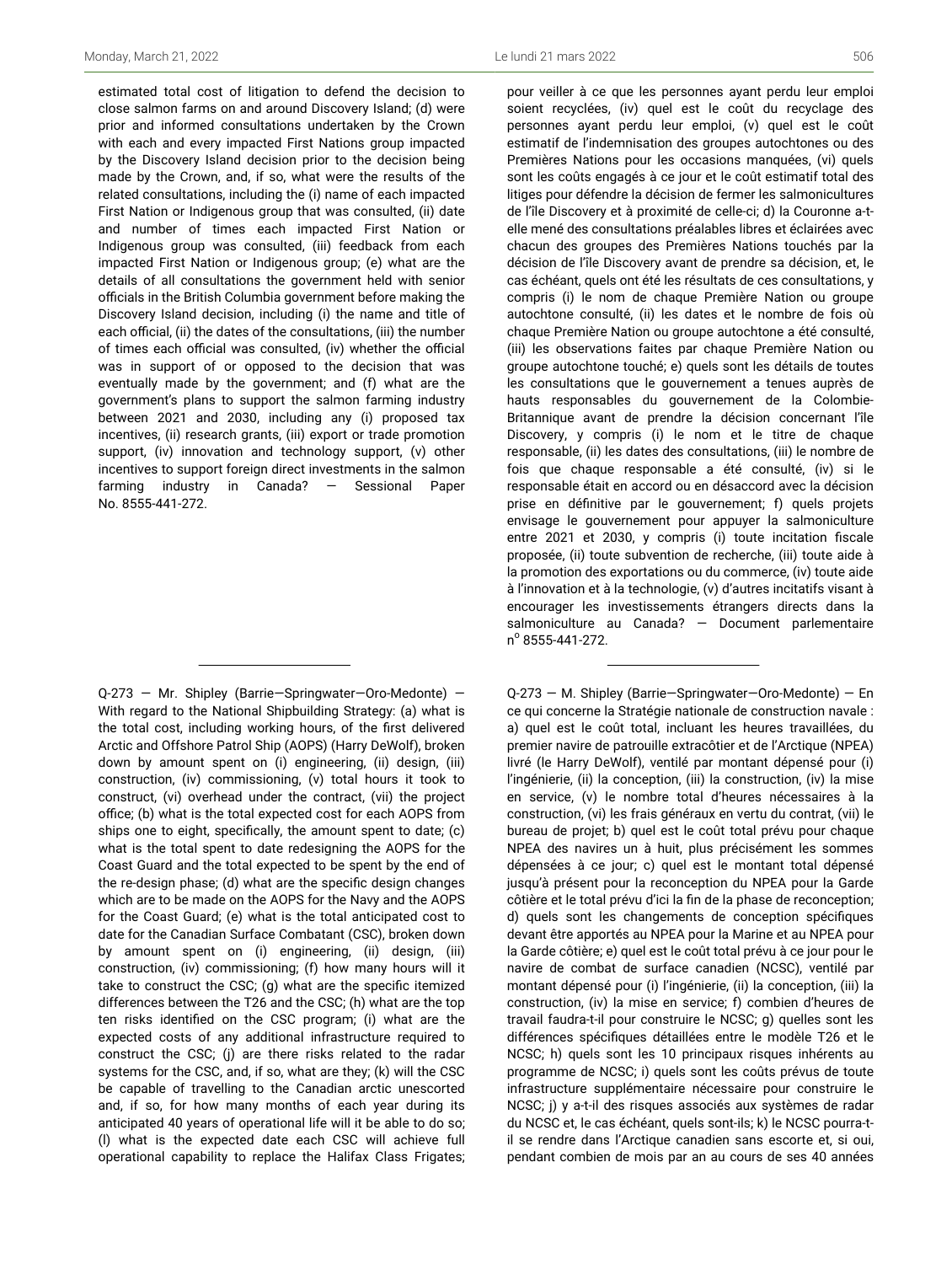(m) what is the anticipated total cost for the Polar Icebreakers, broken down by amount spent on (i) engineering, (ii) design, (iii) construction, (iv) commissioning; (n) what is the total hours it will take to construct the Polar Icebreakers; (o) what are the top ten risks identified on the Polar Icebreakers program; (p) what are the expected costs of any additional infrastructure required to construct the Polar Icebreakers by shipyard; (q) what is the expected delivery date for each Polar Icebreaker; (r) what is the itemized breakdown of the expected savings or value for money for taxpayers from building two identical ships in different shipyards; (s) what is the total cost to date or estimated total cost for the Joint Support Ship (JSS), broken down by amount spent on (i) engineering, (ii) design, (iii) construction, (iv) commissioning; (t) what is the total number of hours it will take to construct the JSS; (u) what are the itemized specific savings or value for money of building two identical ships in the same shipyard; (v) what is the cost of repair for the Halifax Class Frigates between 2019 and 2021 at each shipyard, broken down by the (i) name of shipyard, (ii) name of frigate repairs, (iii) total hours per ship; (w) what is the total anticipated cost to maintain the Halifax Class Frigates from 2021 to 2040, broken down by ship; (x) what is the date of anticipated end of life service for each Halifax Class Frigate ship; and (y) what are the top ten risks related to maintaining each frigate to the end of their anticipated service life, broken down by ship?  $-$  Sessional Paper No. 8555-441-273.

Q-274 — Mr. Desjarlais (Edmonton Griesbach) — With regard to the Canada Student Financial Assistance Program since October 1, 2020, broken down by month: (a) what is the total amount the government has collected in repayments of student loans; (b) what is the total amount of new loans and grants delivered to (i) full-time and part-time students, (ii) students from low-income and middle-income families, (iii) students with dependants, (iv) students with permanent disabilities; and (c) how many new applications have been received under the (i) Repayment Assistance Plan, (ii) Repayment Assistance Plan for Borrowers with a Permanent Disability? — Sessional Paper No. 8555-441-274.

de vie opérationnelle prévues; l) à quelle date chaque NCSC atteindra-t-il sa pleine capacité opérationnelle pour remplacer les frégates de la classe Halifax; m) quel est le coût total prévu des brise-glaces polaires, ventilé en fonction des montants consacrés à (i) l'ingénierie, (ii) la conception, (iii) la construction, (iv) la mise en service; n) quel est le nombre total d'heures de travail nécessaires à la construction des brise glaces polaires; o) quels sont les 10 principaux risques inhérents au programme des brise glaces polaires; p) quels sont les coûts prévus de toute infrastructure supplémentaire nécessaire à la construction des brise-glaces polaires, par chantier naval; q) quelle est la date de livraison prévue pour chaque brise-glaces polaire; r) quelle est la ventilation détaillée des économies prévues ou de l'optimisation des ressources, pour les contribuables, de la construction de deux navires identiques dans des chantiers navals différents; s) quel est le coût total à ce jour ou le coût total estimé pour le navire de soutien interarmées (NSI), ventilé par montant dépensé pour (i) l'ingénierie, (ii) la conception, (iii) la construction, (iv) la mise en service; t) quel est le nombre total d'heures de travail nécessaires à la construction du navire de soutien interarmées (NSI); u) quelles sont les économies spécifiques détaillées ou quelle est l'optimisation des ressources découlant de la construction de deux navires identiques dans le même chantier naval; v) quel est le coût des réparations des frégates de la classe Halifax entre 2019 et 2021 dans chaque chantier naval, ventilé par (i) nom du chantier naval, (ii) nom des réparations des frégates, (iii) nombre total d'heures de travail par navire; w) quel est le coût total prévu pour l'entretien des frégates de la classe Halifax entre 2021 et 2040, ventilé par navire; x) quelle est la date de fin de service prévue pour chaque navire de la classe Halifax; y) quels sont les 10 principaux risques liés à l'entretien de chaque frégate jusqu'à sa fin de service prévue, ventilés par navire?  $-$  Document parlementaire n $^{\circ}$  8555-441-273.

Q-274 — M. Desjarlais (Edmonton Griesbach) — En ce qui concerne le Programme canadien d'aide financière aux étudiants, depuis le 1<sup>er</sup> octobre 2020, ventilé par mois : a) quel est le total des remboursements de prêts étudiants perçus par le gouvernement; b) quelle est la somme totale des nouveaux prêts et bourses accordés aux (i) étudiants à temps plein et à temps partiel, (ii) étudiants issus de familles à revenu faible et moyen, (iii) étudiants ayant des personnes à charge, (iv) aux étudiants ayant une incapacité permanente; c) combien de nouvelles demandes ont été reçues au titre du (i) Programme d'aide au remboursement, (ii) Programme d'aide au remboursement pour les emprunteurs ayant une incapacité permanente? – Document parlementaire nº 8555-441-274.

Q-275 — Mr. Desjarlais (Edmonton Griesbach) — With regard to government funding for fiscal years 2019-20 and 2020-21 allocated within the constituency of Edmonton Griesbach: what is the total funding amount, broken down by (i) fiscal year, (ii) department or agency, (iii) initiative, (iv) amount? — Sessional Paper No. 8555-441-275.

Q-275 — M. Desjarlais (Edmonton Griesbach) — En ce qui concerne les fonds du gouvernement affectés au cours des exercices 2019-2020 et 2020-2021 dans la circonscription d'Edmonton Griesbach : quel est le montant total des fonds, ventilé par (i) exercice, (ii) ministère ou organisme, (iii) initiative, (iv) montant? — Document parlementaire n o 8555-441-275.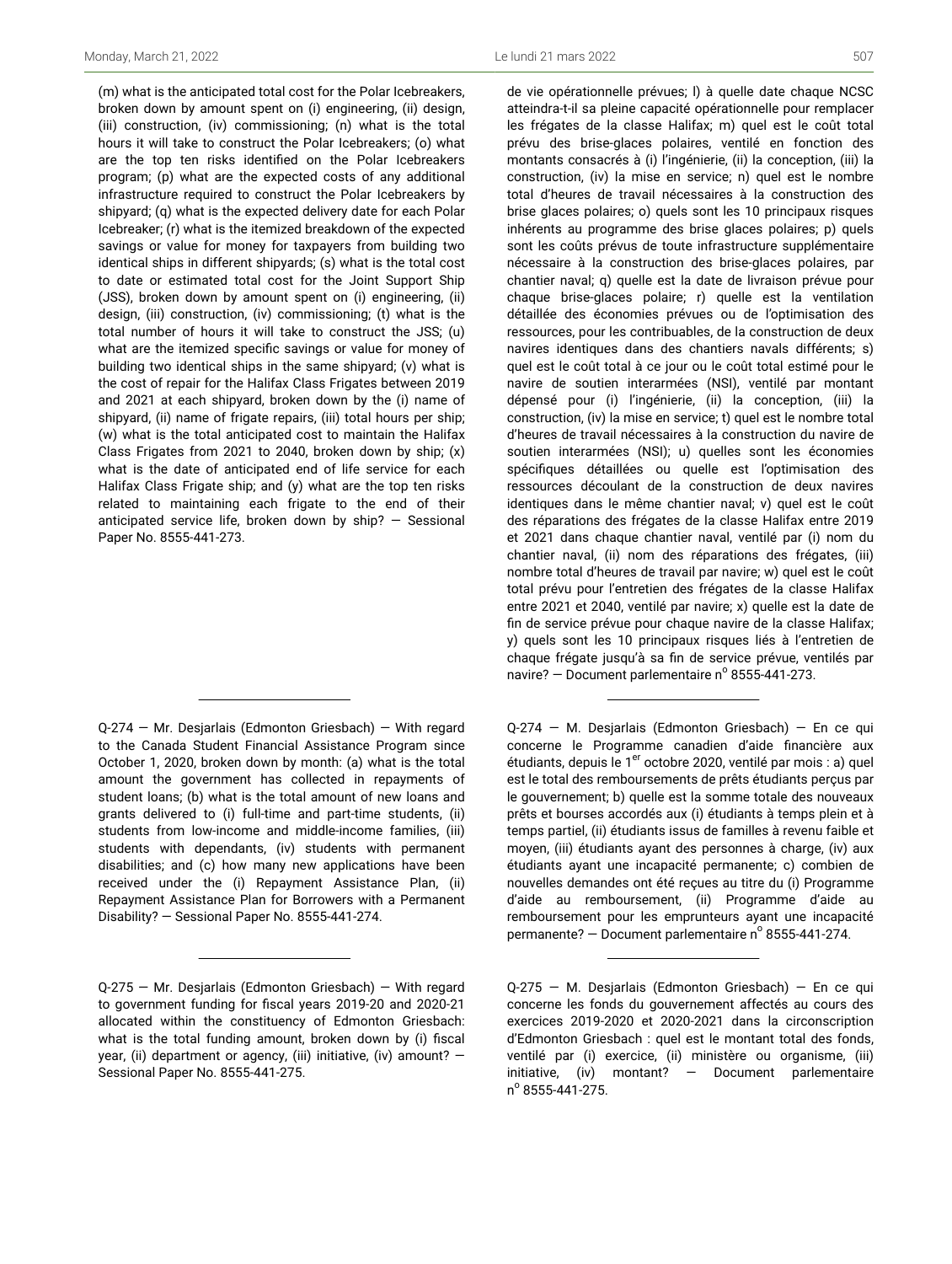Q-276 — Mr. Desjarlais (Edmonton Griesbach) — With regard to Immigration, Refugees and Citizenship Canada (IRCC), Public Services and Procurement Canada, and Visa Application Centers (VAC): (a) what differences were there between the VAC tender notice posted in June 2020, and the VAC tender notice posted in June 2021; (b) why was the tender notice re-posted; (c) how many bids have been submitted for each tender notice; (d) broken down by start and end date, how many reviews have been conducted on VFS Global since learning that one of their subcontractors was controlled by the Beijing Public Security Bureau; and (e) what recommendations have been made by any such reviews? — Sessional Paper No. 8555-441-276.

Q-279 — Mr. Blaikie (Elmwood—Transcona) — With regard to the information collected by the Canada Revenue Agency (CRA) regarding international electronic funds transfers of \$10,000 and over, broken down by fiscal year since 2019-20: (a) how many audits were completed; (b) how many foreign jurisdictions have been reviewed; (c) how many financial institutions have been reviewed; (d) how many international electronic funds transfer have been analyzed; (e) what is the total dollar value of the international electronic funds transfers analyzed in (d); (f) how many new files were opened; (g) how many files were closed; (h) of the files closed in (g), what was the average time it took to process the files before they were closed; (i) of the files closed in (g), what was the risk level of each file; (j) how much was spent on contractors and subcontractors; (k) of the contractors and subcontractors in (j), what is the initial and final value of each contract; (l) among the contractors and subcontractors in (j), what is the description of each service contract; (m) how many reassessments were issued; (n) what is the total amount recovered; (o) how many taxpayer files were referred to the CRA's Criminal Investigations Program; (p) of the investigations in (o), how many were referred to the Public Prosecution Service of Canada; (q) of the investigations in (p), how many resulted in convictions? — Sessional Paper No. 8555-441-279.

Q-276 — M. Desjarlais (Edmonton Griesbach) — En ce qui concerne Immigration, Réfugiés et Citoyenneté Canada (IRCC), Services publics et Approvisionnement Canada, et les centres de réception des demandes de visa (CRDV) : a) quelles différences y avait-il entre l'avis d'appel d'offres lié aux CRDV qui a été publié en juin 2020 et celui qui a été publié en juin 2021; b) pourquoi l'avis d'appel d'offres a-t-il été republié; c) combien de soumissions ont été présentées en réponse à chacun des avis d'appel d'offres; d) combien d'examens, ventilés par dates de début et de fin, ont été effectués à l'égard de VFS Global depuis que l'on a appris que l'un de ses sous-traitants était contrôlé par le bureau de la sécurité publique de Beijing; e) quelles recommandations ont été formulées à la suite de ces examens? — Document parlementaire nº 8555-441-276.

Q-279 — M. Blaikie (Elmwood—Transcona) — En ce qui concerne les renseignements recueillis par l'Agence du revenu du Canada (ARC) au sujet des télévirements internationaux de 10 000 \$ et plus, ventilés par exercice depuis 2019-2020 : a) combien de vérifications ont été effectuées; b) combien de pays étrangers ont été examinés; c) combien d'institutions financières ont été examinées; d) combien de télévirements internationaux ont été analysés; e) quelle est la valeur totale en dollars des télévirements internationaux analysées en d); f) combien de nouveaux dossiers ont été ouverts; g) combien de dossiers ont été clos; h) parmi les dossiers clos en g), quel a été le temps de traitement moyen des dossiers avant leur clôture; i) parmi les dossiers clos en g), quel était le niveau de risque de chaque dossier; j) combien d'argent a été dépensé en contrats et en sous-traitance; k) pour chaque contrat en j), quelles sont la valeur initiale et la valeur finale du contrat; l) pour chaque contrat en j), quelle est la description du marché de services; m) combien de nouveaux avis de cotisation ont été établis; n) quel est le montant total recouvré; o) combien de dossiers de contribuable ont été renvoyés au Programme d'enquêtes criminelles de l'ARC; p) combien des enquêtes en o) ont donné lieu à un renvoi au Service des poursuites pénales du Canada; q) combien des poursuites en p) ont donné lieu à des condamnations? — Document parlementaire n<sup>o</sup> 8555-441-279.

Q-281 — M. Blaikie (Elmwood—Transcona) — En ce qui concerne le logement et la Société canadienne d'hypothèques et de logement (SCHL) : a) à combien s'élèvent les prêts assurés approuvés par la SCHL pour le financement et le refinancement de biens locatifs à logements multiples depuis 2010, ventilés par (i) année, (ii) type d'investisseur (p. ex. fiducies de placement immobilier, autres sociétés de capitaux, sociétés immobilières, sociétés de portefeuille, particuliers, etc.); b) quelle proportion des prêts assurés approuvés en a) est associée à l'acquisition d'habitations à loyer modéré existantes, ventilée selon (i) le loyer moyen des logements avant l'acquisition, (ii) l'évolution des loyers pour chaque année suivant l'acquisition qui peut être liée à l'utilisation de l'Enquête annuelle sur les logements locatifs dirigée par la  $SCHL$ ? – Document parlementaire nº 8555-441-281.

Q-281 — Mr. Blaikie (Elmwood—Transcona) — With regard to housing and the Canada Mortgage and Housing Corporation (CMHC): (a) how much insured lending did the CMHC approve for rental financing and refinancing of multi-unit rental assets since 2010, broken down by (i) year, (ii) type of investor (e.g. Real Estate Income Trusts, other capital corporations, property companies, holding companies, individuals, etc.); and (b) how much insured lending approved in (a) is associated with the purchase of existing moderate rent assets, further broken down by (i) average rent of units prior to the acquisition, (ii) the rent trajectory for each year following the acquisition that can be linked to the use of the Annual Rental Market Survey managed by CMHC? — Sessional Paper No. 8555-441-281.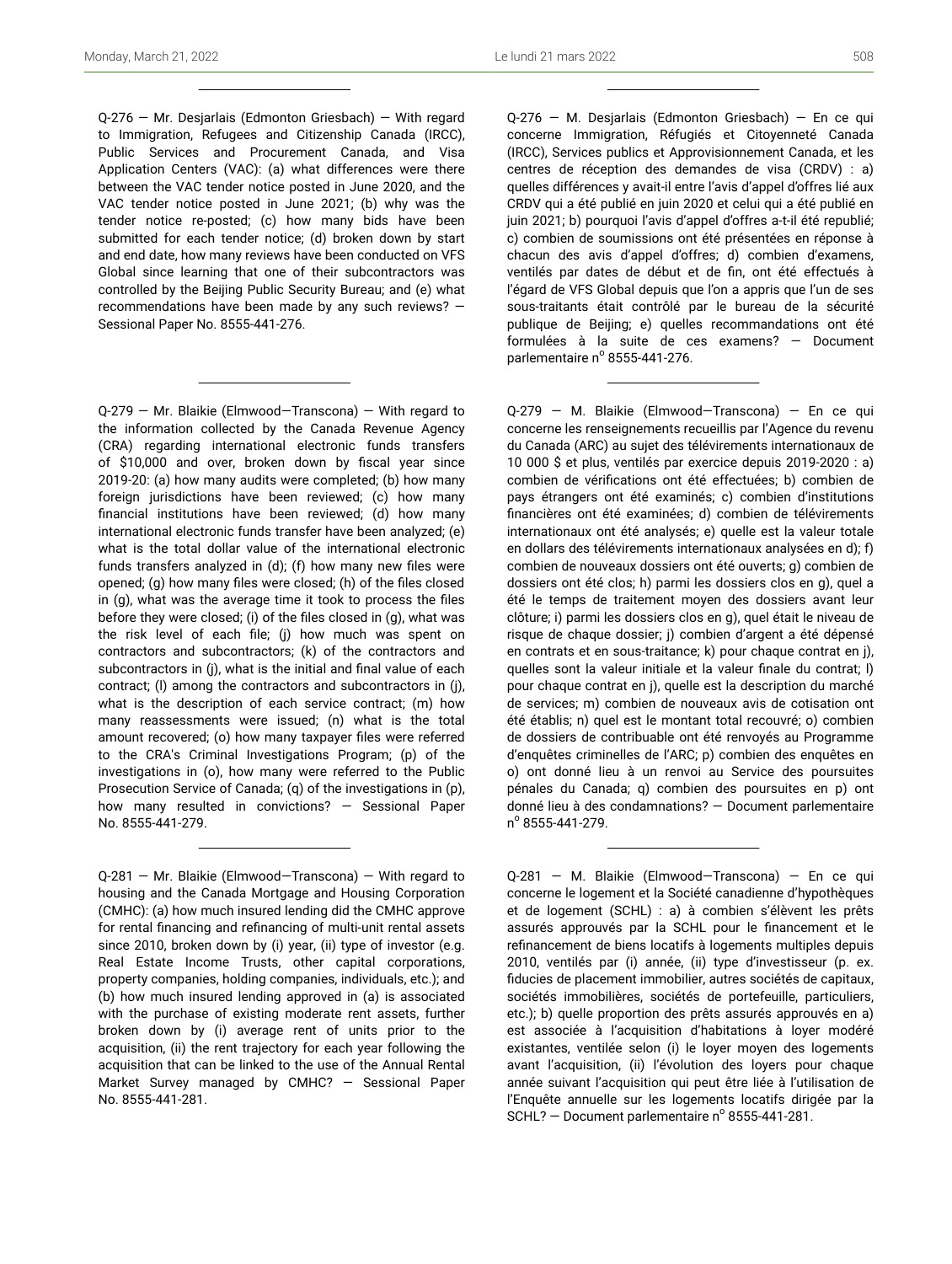Q-282 — Mrs. Hughes (Algoma—Manitoulin—Kapuskasing) — With regard to the Canadian Transportation Agency (CTA), between March 2020 and now, broken down by month: (a) how many air passenger complaints have been received, broken down by the subject matter of the complaint; (b) of the complaints received in (a), how many have been resolved, broken down by (i) facilitation process, (ii) mediation process, (iii) adjudication; (c) how many air passenger complaints were dismissed, withdrawn, and declined, broken down by (i) subject matter of the complaint, (ii) mediation process, (iii) adjudication; (d) for each complaint in (a), how many cases were resolved by a settlement; (e) how many full-time equivalent agency case officers are assigned to deal with air travel complaints, broken down by agency case officers dealing with the (i) facilitation process, (ii) mediation process, (iii) adjudication; (f) what is the average number of air travel complaints handled by an agency case officer, broken down by agency case officers dealing with the (i) facilitation process, (ii) mediation process, (iii) adjudication; (g) what is the number of air travel complaints received but not yet handled by an agency case officer, broken down by agency case officers dealing with the (i) facilitation process, (ii) mediation process, (iii) adjudication; (h) in how many cases were passengers told by CTA facilitators that they were not entitled to compensation, broken down by rejection category; (i) among cases in (h), what was the reason for CTA facilitators not to refer the passengers and the airlines to the Montréal Convention that is incorporated in the international tariff (terms and conditions) of the airlines; (j) how does the CTA define a "resolved" complaint for the purposes of reporting it in its statistics; (k) when a complainant chooses not to pursue a complaint, does it count as "resolved"; (l) how many business days on average does it effectively take from the filing of a complaint to an officer to be assigned to the case, broken down by the (i) facilitation process, (ii) mediation process, (iii) adjudication; (m) how many business days on average does it effectively take from the filing of a complaint to reaching a settlement, broken down by the (i) facilitation process, (ii) mediation process, (iii) adjudication; and (n) for complaints in (a), what is the percentage of complaints that were not resolved in accordance with the service standards? — Sessional Paper No. 8555-441-282.

Q-282 - M<sup>me</sup> Hughes (Algoma-Manitoulin-Kapuskasing) -En ce qui concerne l'Office des transports du Canada (OTC), de mars 2020 à aujourd'hui, ventilé par mois : a) combien de plaintes de voyageurs aériens ont été reçues, ventilées par sujet de la plainte; b) parmi les plaintes reçues en a), combien ont été réglées, ventilées par (i) processus de facilitation, (ii) processus de médiation, (iii) décision; c) combien de plaintes de voyageurs aériens ont été rejetées ou retirées, ventilées par (i) objet de la plainte, (ii) processus de médiation, (iii) décision; d) pour chaque plainte en a), combien de cas ont été résolus par règlement; e) combien d'agents équivalents temps plein chargés des dossiers de l'Office ont été affectés au traitement des plaintes relatives au transport aérien, ventilés selon qu'ils étaient affectés (i) au processus de facilitation, (ii) au processus de médiation, (iii) aux décisions; f) en moyenne, combien de plaintes relatives au transport aérien traite un agent chargé des dossiers, ventilées par agents chargés des dossiers de l'Office affectés (i) au processus de facilitation, (ii) au processus de médiation, (iii) aux décisions; g) combien de plaintes relatives au transport aérien ont été reçues, mais n'ont pas encore été traitées, ventilées par agents chargés des dossiers de l'Office affectés (i) au processus de facilitation, (ii) au processus de médiation, (iii) aux décisions; h) dans combien de cas des facilitateurs de l'OTC ont-ils informé des passagers qu'ils n'avaient pas droit à une indemnisation, ventilés par catégorie de rejet; i) parmi les cas en h), pour quelle raison les facilitateurs n'ont-ils pas renvoyé les passagers et les compagnies aériennes à la Convention de Montréal, qui est incorporée au tarif international (conditions générales) des compagnies aériennes; j) comment l'OTC définit-il une plainte « résolue » afin de l'indiquer dans ses statistiques; k) quand une personne ayant déposé une plainte décide de ne pas donner suite à sa plainte, celle-ci est-elle consignée en tant que plainte « résolue »; l) en moyenne, combien de jours ouvrables compte-t-on entre le dépôt d'une plainte et son attribution à un agent, ventilés par (i) processus de facilitation, (ii) processus de médiation, (iii) décision; m) en moyenne, combien de jours ouvrables compte-t-on entre le dépôt d'une plainte et la conclusion d'un règlement, ventilés par (i) processus de facilitation, (ii) processus de médiation, (iii) décision; n) dans le cas des plaintes en a), quel est le pourcentage de plaintes qui n'ont pas été résolues conformément aux normes de service? — Document parlementaire nº 8555-441-282.

Q-284 — M. Davies (Vancouver Kingsway) — En ce qui concerne le programme d'installations de quarantaine désignées (IQD) de l'Agence de la santé publique du Canada (ASPC) : a) des 200 millions de dollars ou plus dépensés pour loger les voyageurs entrants dans des installations de quarantaine désignés (IQD), quelle est la comptabilisation complète et détaillée des sommes dépensées par l'ASPC de mars 2020 à août 2021, ventilée par (i) établissement hôtelier, (ii) revenu mensuel par hôtel, (iii) tarif journalier par hôtel de quarantaine; b) pour chacun des hôtels ayant le statut d'IQD, quelle est la comptabilité complète et détaillée des dépenses de l'ASPC d'août 2021 à décembre 2021, ventilée par (i) établissement hôtelier, (ii) revenu mensuel par hôtel, (iii) tarif journalier par hôtel de quarantaine; c) pour chacun des 13 hôtels ayant le statut d'IQD, quel est le nombre de chambres désignées comme étant affectées aux

Q-284 — Mr. Davies (Vancouver Kingsway) — With regard to the Public Health Agency of Canada's designated quarantine facility (DQF) program: (a) of the \$200 million or more spent to house incoming travellers at DQF sites, what is the complete and detailed accounting of how much Public Health Agency of Canada (PHAC) has spent, from March 2020 to August 2021, broken down by (i) hotel property, (ii) monthly revenue per hotel, (iii) daily room rate per quarantine hotel; (b) for each of the existing DQF hotels, what is the complete and detailed accounting of how much PHAC has spent, from August 2021 to December 2021, broken down by (i) hotel property, (ii) monthly revenue per hotel, (iii) daily room rate per quarantine hotel; (c) for each of the 13 DQF hotels, what is the number of guest rooms designated under quarantine order; (d) what hotels, if any, are no longer participating in the DQF program as of December 2021; (e) for hotels no longer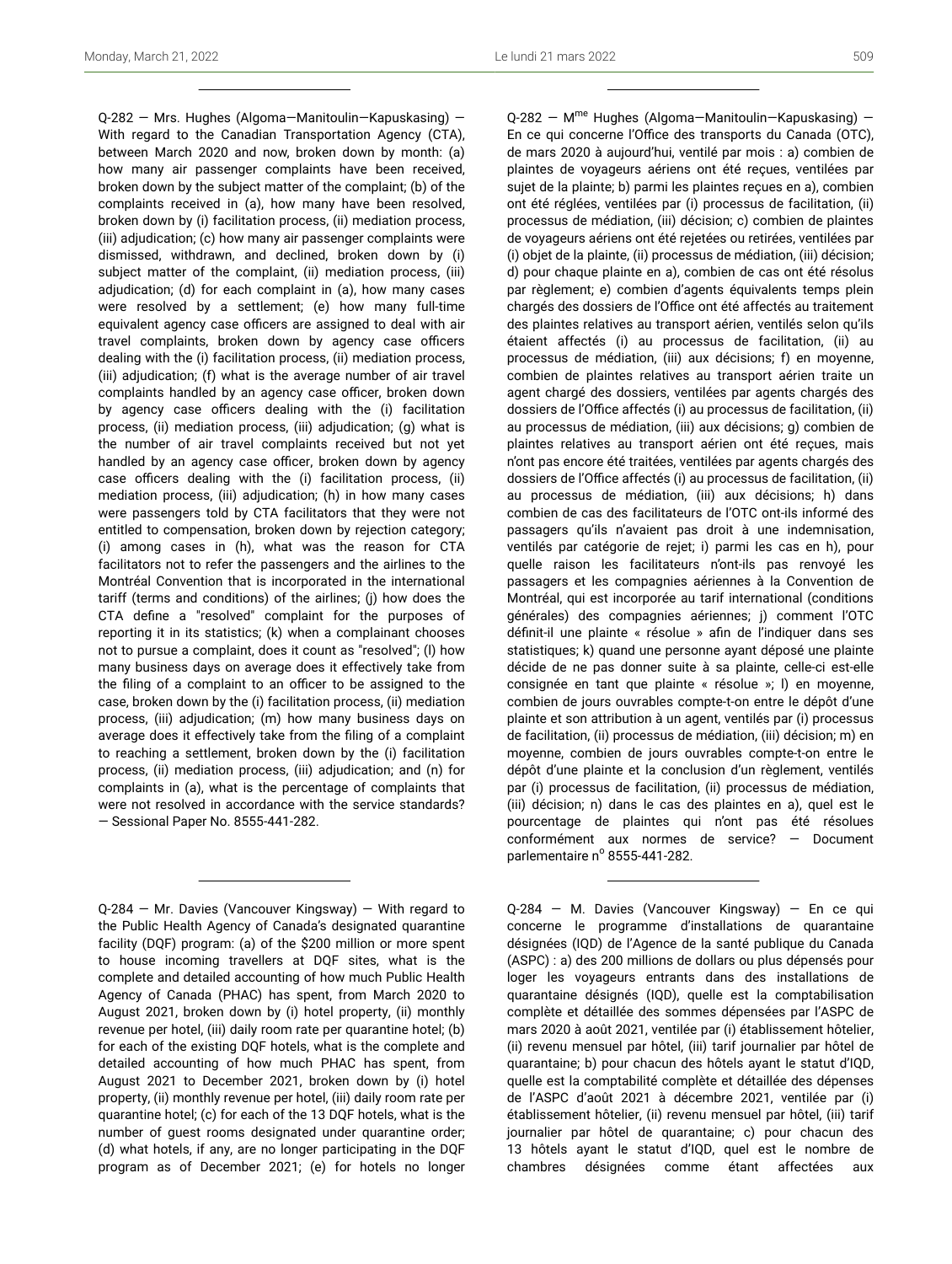participating in the DQF program, what was the process for ending the quarantine order at that hotel; (f) what was the process for entering into contracts or, if no formal contract was entered into, the financial arrangements to secure each hotel for the DQF program; (g) what oversight mechanism is in place to review the financial arrangements with DQF hotels; (h) for DQF sites at Pacific Gateway and Westin Calgary Airport, what was the process for selecting these sites for the quarantine program; (i) for the DQF at Pacific Gateway, what is the number of contractors hired by PHAC at this site and what services do they perform; (j) for the DQF at Pacific Gateway hotel, what is the complete and detailed accounting of how many travellers have been housed at this facility, since March 27, 2020, including the (i) daily occupancy or number of rooms occupied by travellers, (ii) daily number of rooms occupied by staff or contractors (non-travellers); (k) for the DQF at Pacific Gateway, what efforts did PHAC undertake to seek out an alternative DQF site in 2021; (l) what future plans does PHAC have to contract out management of the DQF program; (m) what is the end date for use of Pacific Gateway hotel as a DQF site; (n) what is the end date for the DQF program at all current sites; (o) how did PHAC apply a gender-based analysis to the impact of the quarantine program on hotel workers displaced by the program; and (p) if undertaken, what was the conclusion of any gender-based analysis to examine the impact of the quarantine program on hotel workers?  $-$ Sessional Paper No. 8555-441-284.

Q-285 — Mrs. Wagantall (Yorkton—Melville) — With regard to Veterans Affairs Canada (VAC) and the government's arrangement with the Royal Canadian Legion (RCL) pertaining to accessing VAC's clients' files and My VAC account: (a) what are the confidentiality policies currently in place within (i) VAC, (ii) the RCL, pertaining to the privacy of a client's files and My VAC account; (b) which employees of (i) VAC, (ii) the RCL, are authorized to access a client's files and My VAC account and under what conditions are employees authorized to access a client's files and My VAC account; (c) what steps are taken by (i) VAC, (ii) the RCL, if confidentiality policies pertaining to a client's files and My VAC account are violated; (d) what vetting procedures are (i) VAC, (ii) RCL, employees empowered with the ability to access a client's files and My VAC account subjected to, such as security clearances and background checks; and (e) since January 1, 2016, broken down by year, how many instances is VAC aware of where an RCL employee improperly accessed a VAC client's files or My VAC account, and what corrective action, if any, was taken by VAC in response? — Sessional Paper No. 8555-441-285.

quarantaines; d) quels sont les hôtels, le cas échéant, qui ne participent plus au programme d'IQD depuis décembre 2021; e) pour les hôtels qui ne participent plus au programme d'IQD, quel a été le processus pour mettre fin à l'ordonnance de quarantaine; f) quel était le processus pour conclure des contrats ou, si aucun contrat officiel n'a été conclu, quelles étaient les dispositions financières pour assurer la participation de chaque hôtel au programme d'IQD; g) quel mécanisme de surveillance est en place pour examiner les dispositions financières avec les hôtels participant au programme d'IQD; h) pour les hôtels du programme d'IQD situés à l'hôtel Pacific Gateway et à l'hôtel Westin de l'aéroport de Calgary, quel était le processus pour sélectionner ces hôtels dans le cadre du programme d'IQD; i) pour l'IQD de l'hôtel Pacific Gateway, quel est le nombre d'entrepreneurs engagés par l'ASPC sur ce site et quels sont les services qu'ils fournissent; j) pour l'IQD de l'hôtel Pacific Gateway, quelle est la comptabilité complète et détaillée du nombre de voyageurs hébergés dans cet établissement, depuis le 27 mars 2020, y compris (i) l'occupation quotidienne ou du nombre de chambres occupées par des voyageurs, (ii) le nombre quotidien de chambres occupées par le personnel ou les entrepreneurs (non-voyageurs); k) pour l'IQD de l'hôtel Pacific Gateway, quels efforts l'ASPC a-t-elle déployés pour trouver un autre site d'IQD en 2021; l) quels sont les plans futurs de l'ASPC concernant la sous-traitance de la gestion du programme d'IQD; m) quelle est la date de fin de l'utilisation de l'hôtel Pacific Gateway comme site d'IQD; n) quelle est la date de fin du programme d'IQD dans tous les sites actuels; o) comment l'ASPC a-t-elle appliqué une analyse comparative entre les sexes à l'impact du programme de quarantaine sur les travailleurs du secteur hôtelier déplacés par le programme; p) si elle a été menée, quelle a été la conclusion de toute analyse comparative entre les sexes visant à examiner l'impact du programme de quarantaine sur les travailleurs du secteur hôtelier? – Document parlementaire n° 8555-441-284.

Q-285 – M<sup>me</sup> Wagantall (Yorkton–Melville) – En ce qui concerne Anciens Combattants Canada (ACC) et l'entente du gouvernement prise avec la Légion royale canadienne (LRC) concernant l'accès aux dossiers des clients d'AAC et à Mon dossier AAC : a) quelles politiques de confidentialité sont en place à (i) AAC, (ii) la LRC, pour protéger les renseignements personnels contenus dans les dossiers des clients et dans Mon dossier AAC; b) quels employés autorisés (i) d'AAC, (ii) de la LRC, ont accès aux dossiers des clients et à Mon dossier AAC, et selon quelles conditions y ont-ils accès; c) quelles sont les mesures prises à (i) AAC, (ii) la LRC, en cas de violation des politiques de confidentialité liées aux dossiers des clients et à Mon dossier AAC; d) à quelles mesures de contrôle les employés (i) d'AAC, (ii) de la LRC, ayant l'autorisation d'accès aux dossiers des clients et à Mon dossier d'AAC sont-ils assujettis, comme les habilitations de sécurité et la vérification des antécédents; e) depuis le 1<sup>er</sup> janvier 2016, combien de fois, ventilées par année, AAC a-til eu connaissance qu'un employé de la LRC a consulté sans autorisation des dossiers de clients ou Mon dossier AAC, et quelles mesures correctives, le cas échéant, ont été prises par AAC pour y remédier? — Document parlementaire n o 8555-441-285.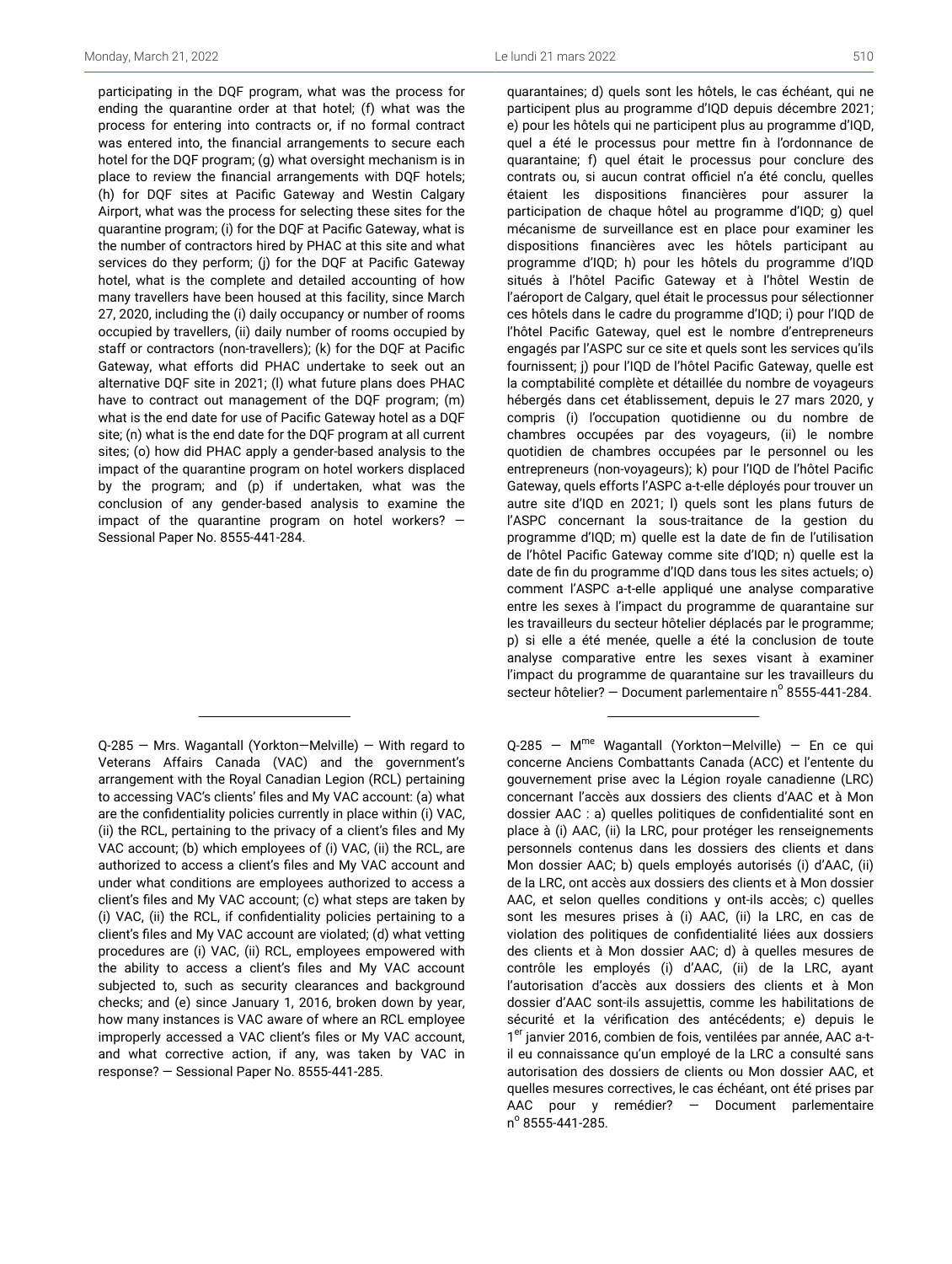Q-290 — Mr. Steinley (Regina—Lewvan) — With regard to expenditures on social media influencers, including any contracts which would use social media influencers as part of a public relations campaign, since January 1, 2021, and broken down by department, agency, or other government entity: (a) what are the details of all expenditures, including the (i) vendor, (ii) amount, (iii) campaign description, (iv) date of the contract, (v) name or handle of the influencer; and (b) for each campaign that paid an influencer, was there a requirement to make public, as part of a disclaimer, the fact that the influencer was being paid by the government and, if not, why not? — Sessional Paper No. 8555-441-290.

Q-291 — Mr. Steinley (Regina—Lewvan) — With regard to the increases in the federal carbon tax or price on carbon: (a) has the government calculated or estimated how much the increase in the carbon tax on April 1, 2022, will cost a family, and, if so, what are the projections; (b) has the government calculated or estimated how much the increase in the carbon tax that takes effect on April 1, 2023, and in subsequent years, will cost a family, and, if so, what are the projections; and (c) what is the detailed breakdown of how the projections in (a) and (b) were arrived at? — Sessional Paper No. 8555-441-291.

Q-292 — Mr. Kitchen (Souris—Moose Mountain) — With regard to the seizure of drugs by the Canada Border Services Agency since 2018, broken down by quarter and by type of drug: (a) what is the quantity of drugs that were seized; (b) how many shipments were seized; (c) what is the estimated street value of the drugs that were seized; (d) what is the breakdown of (a) through (c) by country of origin, or suspected country of origin; and (e) what is the government doing to prevent the future attempted importation of drugs from the countries with significant amounts referenced in  $(d)$ ? - Sessional Paper No. 8555-441-292.

Q-293 — Mr. Kitchen (Souris—Moose Mountain) — With regard to expenditures on outside auditors to audit government financial statements, since January 1, 2016, broken down by department, agency, or other government entity: what are the details of each expenditure, including (i) the vendor, (ii) the date, (iii) the amount, (iv) which financial statements were audited related to the expenditure? — Sessional Paper No. 8555-441-293.

 $Q-294$  – Mr. Shields (Bow River) – With regard to the comments from the Director of Media Relations at the Bank of Canada (BOC) that "I do not want to be in a situation where we're allowing Blacklocks' to be asking us": (a) how did the BOC determine that they did not want to be in a situation where they're allowing Blacklocks' Reporter to ask them questions; (b) has the BOC received any advice or direction

Q-290 — M. Steinley (Regina—Lewvan) — En ce qui concerne les dépenses relatives aux influenceurs des médias sociaux, y compris tout contrat qui utiliserait de tels influenceurs dans le cadre d'une campagne de relations publiques, depuis le 1<sup>er</sup> janvier 2021, et ventilées par ministère, organisme ou autre entité gouvernementale : a) quels sont les détails de toutes les dépenses, y compris (i) le vendeur, (ii) le montant, (iii) la description de la campagne, (iv) la date du contrat, (v) le nom ou l'identifiant de l'influenceur; b) pour chaque campagne où un influenceur a été rémunéré, y avait-il une obligation de divulguer, dans le cadre d'une clause de non-responsabilité, le fait que l'influenceur était payé par le gouvernement et, si ce n'est pas le cas, pourquoi? — Document parlementaire n o 8555-441-290.

Q-291 — M. Steinley (Regina—Lewvan) — En ce qui concerne les augmentations de la taxe fédérale sur le carbone ou du prix du carbone : a) le gouvernement a-t-il calculé ou estimé le coût pour une famille de l'augmentation de la taxe sur le carbone qui entrera en vigueur le  $1<sup>er</sup>$  avril 2022 et, le cas échéant, quelles sont les projections; b) le gouvernement a-t-il calculé ou estimé le coût pour une famille de l'augmentation de la taxe sur le carbone qui entrera en vigueur le 1<sup>er</sup> avril 2023 et au cours des années suivantes, et, le cas échéant, quelles sont les projections; c) quelle est la ventilation détaillée de la façon dont les projections mentionnées en a) et b) ont été déterminées? — Document parlementaire n<sup>º</sup> 8555-441-291.

Q-292 — M. Kitchen (Souris—Moose Mountain) — En ce qui concerne la saisie de drogue par l'Agence des services frontaliers du Canada depuis 2018, ventilée par trimestre et par type de drogue : a) quelle est la quantité des drogues saisies; b) combien d'expéditions ont été saisies; c) quelle est la valeur estimée des drogues saisies; d) quelle est la ventilation de a) à c) par pays d'origine ou pays d'origine présumé; e) de quelle manière le gouvernement prévient-il toute tentative d'introduction de drogue en quantités considérables des pays qui sont mentionnés en d)? — Document parlementaire nº 8555-441-292.

Q-293 — M. Kitchen (Souris—Moose Mountain) — En ce qui concerne les dépenses d'auditeurs externes pour vérifier les états financiers du gouvernement, depuis le 1<sup>er</sup> janvier 2016, par ministère, agence ou autre entité gouvernementale : quels sont les détails de chaque dépense, y compris (i) le fournisseur, (ii) la date, (iii) le montant, (iv) les états financiers qui ont été vérifiés en rapport avec la dépense? — Document parlementaire nº 8555-441-293.

 $Q-294 - M$ . Shields (Bow River) – En ce qui concerne les commentaires du directeur des Relations avec les médias de la Banque du Canada (la Banque) à savoir que la Banque ne veut pas être dans une situation où on permet au Blacklock's de lui poser des questions : a) comment la Banque a-t-elle déterminé qu'elle ne voulait pas se retrouver dans la situation où elle autoriserait le Blacklock's Reporter à lui poser des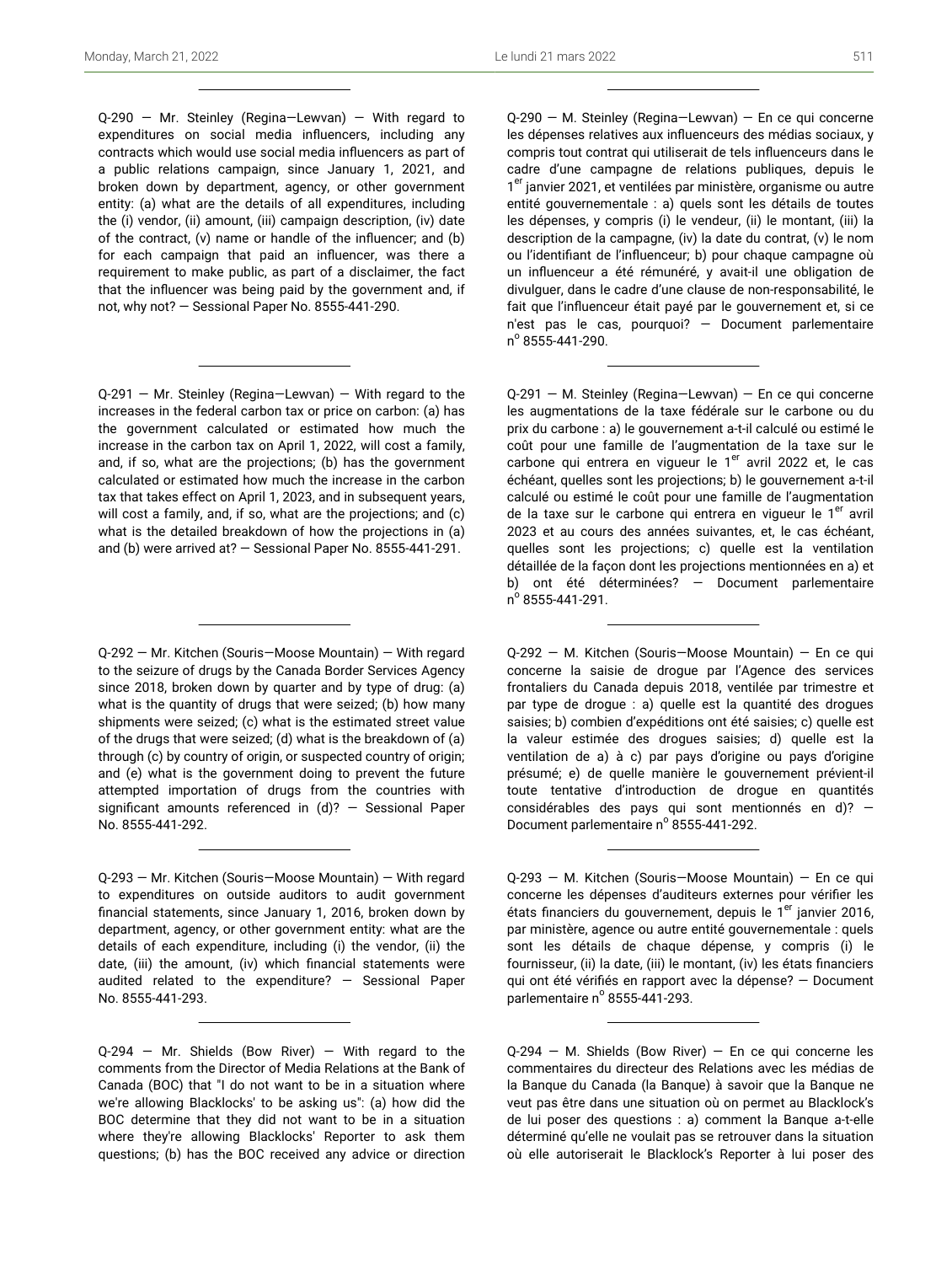from anyone outside of the BOC, including the Privy Council Office or the Office of the Prime Minister, related to Blacklocks' Reporter, and, if so, what are the details including the dates and summaries of the advice or direction; and (c) what corrective action, if any, is being taken by (i) the BOC, (ii) every other department or agency, broken down by each department or agency, to address any biases against Blacklocks' Reporter, including what measures are being taken to ensure that Blacklocks' gets their fair share of questions in government news conferences? — Sessional Paper No. 8555-441-294.

Q-296 — Mr. Aitchison (Parry Sound—Muskoka) — With regard to the 2021 Canada Summer Jobs (CSJ) program: (a) how many employers were randomly selected for inspections or audits; (b) what is the breakdown of (a) by federal riding; (c) how many employees hired through CSJ were interviewed by government officials as part of the inspections or audits; and (d) what is the breakdown of (c) by federal riding? — Sessional Paper No. 8555-441-296.

Q-297 — Mr. Aitchison (Parry Sound—Muskoka) — With regard to the \$2,959,500,151 in expenditures on transportation machinery and equipment, as listed in Volume Ill of the 2021 Public Accounts of Canada: what are the details of each expenditure, broken down by department and agency, including, for each, the (i) vendor, (ii) amount, (iii) date, (iv) description of goods, including the volume purchased, as well as the make and model, if applicable? — Sessional Paper No. 8555-441-297.

Q-298 — Mr. Seeback (Dufferin—Caledon) — With regard to reports to Immigration, Refugees and Citizenship Canada and media reports that applications for Permanent Residency which are listed under officer DM10032 have not been advanced through the process since March 2020: (a) who or what is DM10032; (b) how many applications are currently assigned to or marked with DM10032; (c) of the DM10032 applications still awaiting a decision as of January 31, 2022, how many were received more than (i) 30 days, (ii) 60 days, (iii) 6 months, (iv) one year, (v) two years, ago; and (d) why have numerous applications assigned to or marked with DM10032 been subject to significant delays? — Sessional Paper No. 8555-441-298.

Q-300 — Mr. Dreeshen (Red Deer—Mountain View) — With regard to the Canada Emergency Wage Subsidy (CEWS): (a) how many companies who received payments under CEWS have since entered receivership or bankruptcy proceedings; and (b) what is the breakdown of (a) by industry sector and by province or territory? — Sessional Paper No. 8555-441-300.

questions; b) la Banque a-t-elle reçu des conseils ou des directives de quelqu'un de l'extérieur, y compris du Bureau du Conseil privé ou du Cabinet du premier ministre, sur le Blacklock's Reporter, et, le cas échéant, quels en sont les détails, y compris les dates et les résumés des conseils ou des directives; c) quelles mesures correctives, le cas échéant, (i) la Banque, (ii) tous les ministères ou les agences, ventilées par chacun des ministères et des agences, prennent-ils pour répondre à tout préjugé à l'égard du Blacklock's Reporter, y compris les mesures qu'ils prennent pour s'assurer que le Blacklock's Reporter obtient sa juste part des questions lors des conférences de presse du gouvernement? — Document parlementaire nº 8555-441-294.

Q-296 — M. Aitchison (Parry Sound—Muskoka) — En ce qui concerne l'édition 2021 du programme Emplois d'été Canada (EEC) : a) combien d'employeurs ont été sélectionnés au hasard à des fins d'inspection ou d'audit; b) quelle est la répartition des employeurs décrits en a) par circonscription fédérale; c) combien d'employés embauchés par l'intermédiaire d'EEC ont été interrogés par des représentants du gouvernement dans le cadre d'inspections ou d'audits; d) quelle est la répartition des employés décrits en c) par circonscription fédérale? — Document parlementaire n o 8555-441-296.

Q-297 — M. Aitchison (Parry Sound—Muskoka) — En ce qui concerne les dépenses de 2 959 500 151 \$ en machinerie et matériel de transport, énumérées dans le volume III des Comptes publics du Canada 2021 : quels sont les détails de chaque dépense, ventilés par ministère et organisme, y compris (i) le fournisseur, (ii) le montant, (iii) la date, (iv) la description des biens, y compris le volume acheté, ainsi que la marque et le modèle, le cas échéant? — Document parlementaire nº 8555-441-297.

Q-298 — M. Seeback (Dufferin—Caledon) — En ce qui concerne les signalements faits à Immigration, Réfugiés et Citoyenneté Canada et les reportages dans les médias selon lesquels les demandes de résidence permanente inscrites sous l'agent DM10032 n'ont pas progressé depuis mars 2020 : a) qui ou quelle entité est DM10032; b) combien de demandes sont actuellement attitrées à DM10032 ou portent la mention DM10032; c) parmi les demandes associées à DM10032 toujours en attente d'une décision au 31 janvier 2022, combien ont été soumises il y a plus de (i) 30 jours, (ii) 60 jours, (iii) six mois, (iv) un an, (v) deux ans; d) pourquoi tant de demandes attribuées à DM10032 ou portant la mention DM10032 font l'objet d'importants retards? — Document parlementaire nº 8555-441-298.

Q-300 — M. Dreeshen (Red Deer—Mountain View) — En ce qui concerne la Subvention salariale d'urgence du Canada (SSUC) : a) combien d'entreprises qui ont reçu la SSUC ont par la suite déclaré faillite ou été mises sous séquestre; b) quelle est la ventilation de ces entreprises en a) par secteur de l'industrie et par province ou territoire? — Document parlementaire nº 8555-441-300.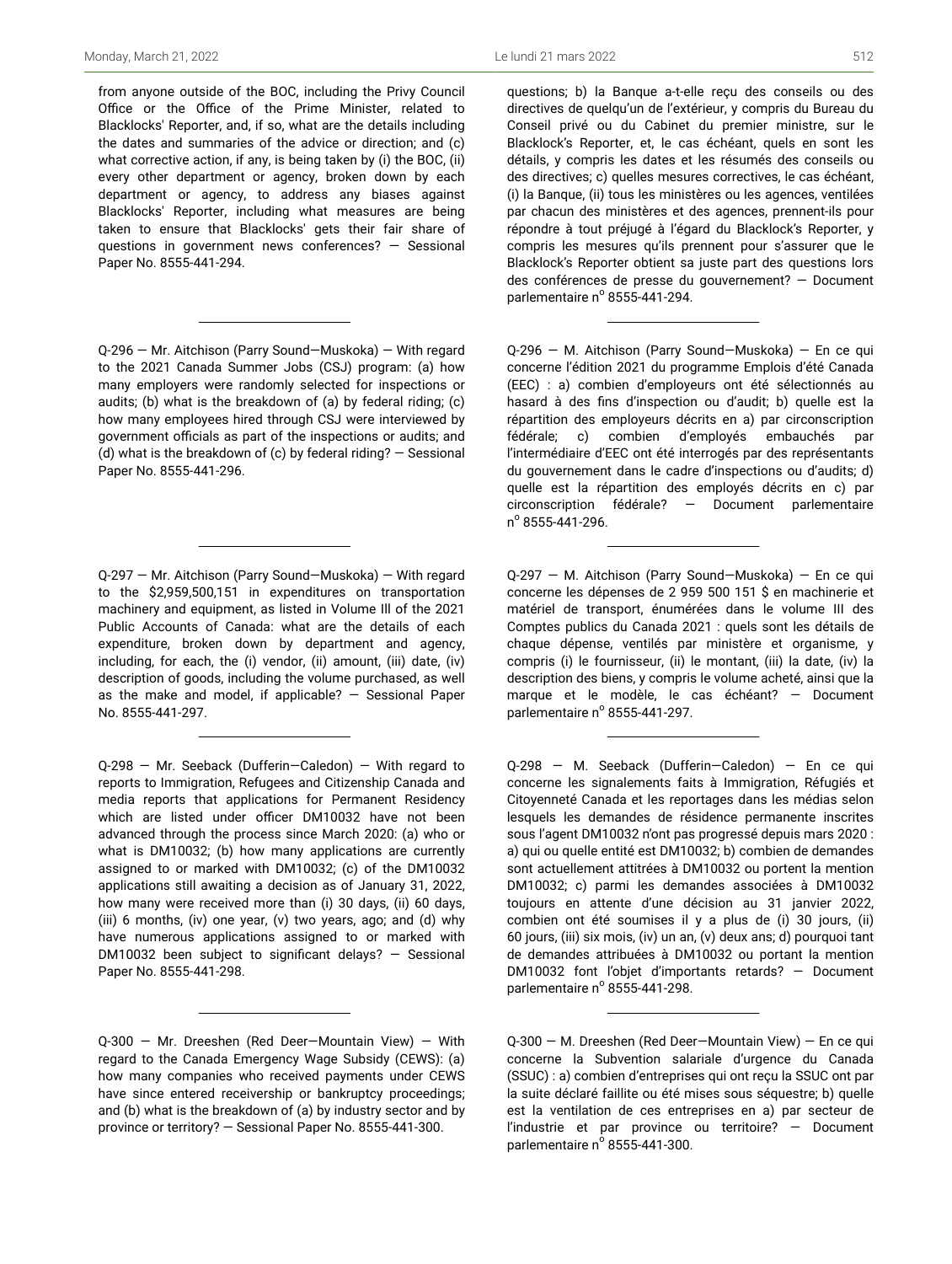Q-304 — Mr. Viersen (Peace River—Westlock) — With regard to expenditures by the government on data and telecommunication services related to mobile devices, such as smartphones or tablets, and broken down by month, since January 1, 2020: (a) what are the total expenditures; (b) how many devices' services are being paid for; (c) how much of the expenditures in (a) are related to roaming or similar charges, such as usage while travelling; and (d) how many devices incurred roaming or similar charges? — Sessional Paper No. 8555-441-304.

## BUSINESS OF SUPPLY

The House resumed consideration of the motion of Mr. Singh (Burnaby South), seconded by Mr. Blaikie (Elmwood— Transcona), in relation to the business of supply.

The debate continued.

At 6:27 p.m., pursuant to Standing Order 81(16), the Deputy Speaker interrupted the proceedings.

The question was put on the motion and, pursuant to order made Thursday, November 25, 2021, the recorded division was deferred until Tuesday, March 22, 2022, at the expiry of the time provided for Oral Questions.

# RETURNS AND REPORTS DEPOSITED WITH THE CLERK OF THE HOUSE

Pursuant to Standing Order 32(1), papers deposited with the Clerk of the House were laid upon the table as follows:

— by the Speaker — Minutes of Proceedings of the Board of Internal Economy of the House of Commons for February 17, 2022, pursuant to Standing Order 148(1). — Sessional Paper No. 8527-441-8.

 $-$  by the Prime Minister  $-$  Service Fees Reports of the Office of the Secretary to the Governor General for the years 2018 to 2021, pursuant to the Service Fees Act, S.C. 2017, c. 20, s. 20. — Sessional Paper No. 8560-441-1283-01. (*Pursuant to Standing Order 32(5), permanently referred to the Standing Committee on Government Operations and Estimates*)

— by Mr. Alghabra (Minister of Transport) — Interim Order No. 57 Respecting Certain Requirements for Civil Aviation Due to COVID-19, pursuant to the Aeronautics Act, R.S. 1985, c. A-2, sbs. 6.41(5) and (6). — Sessional Paper No. 8560-441-926-10. (*Pursuant to Standing Order 32(5), permanently referred to the Standing Committee on Transport, Infrastructure and Communities*)

— by Mr. Guilbeault (Minister of Environment and Climate Change) — Amendments to the Management Plan for the Thousand Islands National Park of Canada, pursuant to the Canada National Parks Act, S.C. 2000, c. 32, sbs. 11(2). — Sessional Paper No. 8560-441-566-07. (*Pursuant to Standing Order 32(5), permanently referred to the Standing Committee on Environment and Sustainable Development*)

Q-304 — M. Viersen (Peace River—Westlock) — En ce qui concerne les dépenses du gouvernement consacrées aux services de données et de télécommunications pour des appareils mobiles, comme des téléphones intelligents et des tablettes, ventilées par mois, depuis le  $1<sup>er</sup>$  janvier 2020 : a) à combien s'élèvent les dépenses totales; b) pour combien d'appareils des services ont-ils été payés; c) quelle partie des dépenses en a) concerne des frais d'itinérance ou des frais semblables, comme des frais d'utilisation lors de déplacements; d) pour combien d'appareils des frais d'itinérance ou des frais semblables ont-ils été engagés? — Document parlementaire nº 8555-441-304.

### TRAVAUX DES SUBSIDES

La Chambre reprend l'étude de la motion de M. Singh (Burnaby-Sud), appuyé par M. Blaikie (Elmwood—Transcona), relative aux travaux des subsides.

Le débat se poursuit.

À 18 h 27, conformément à l'article 81(16) du Règlement, le viceprésident interrompt les délibérations.

La motion est mise aux voix et, conformément à l'ordre adopté le jeudi 25 novembre 2021, le vote par appel nominal est différé jusqu'au mardi 22 mars 2022, à la fin de la période prévue pour les questions orales.

# ÉTATS ET RAPPORTS DÉPOSÉS AUPRÈS DU GREFFIER DE LA CHAMBRE

Conformément à l'article 32(1) du Règlement, des documents remis au greffier de la Chambre sont déposés sur le bureau de la Chambre comme suit :

— par le Président — Comptes rendus des délibérations du Bureau de régie interne de la Chambre des communes du 17 février 2022, conformément à l'article 148(1) du Règlement.  $-$  Document parlementaire n° 8527-441-8.

 $-$  par le premier ministre  $-$  Rapports relatif aux frais de service du Bureau du secrétaire du gouverneur général pour les années 2018 à 2021, conformément à la Loi sur les frais de service, L.C. 2017, ch. 20, art. 20. — Document parlementaire n o 8560-441-1283-01. (*Conformément à l'article 32(5) du Règlement, renvoi en permanence au Comité permanent des opérations gouvernementales et des prévisions budgétaires*)

— par M. Alghabra (ministre des Transports) — Arrêté d'urgence n<sup>o</sup> 57 visant certaines exigences relatives à l'aviation civile en raison de la COVID-19, conformément à la Loi sur l'aéronautique, L.R. 1985, ch. A-2, par. 6.41(5) et (6). — Document parlementaire n o 8560-441-926-10. (*Conformément à l'article 32(5) du Règlement, renvoi en permanence au Comité permanent des transports, de l'infrastructure et des collectivités*)

— par M. Guilbeault (ministre de l'Environnement et du Changement climatique) — Modifications au plan directeur du parc national du Canada des Mille-Îles, conformément à la Loi sur les parcs nationaux du Canada, L.C. 2000, ch. 32, par. 11(2). <sup>-</sup> Document parlementaire nº 8560-441-566-07. (Conformément *à l'article 32(5) du Règlement, renvoi en permanence au Comité permanent de l'environnement et du développement durable*)